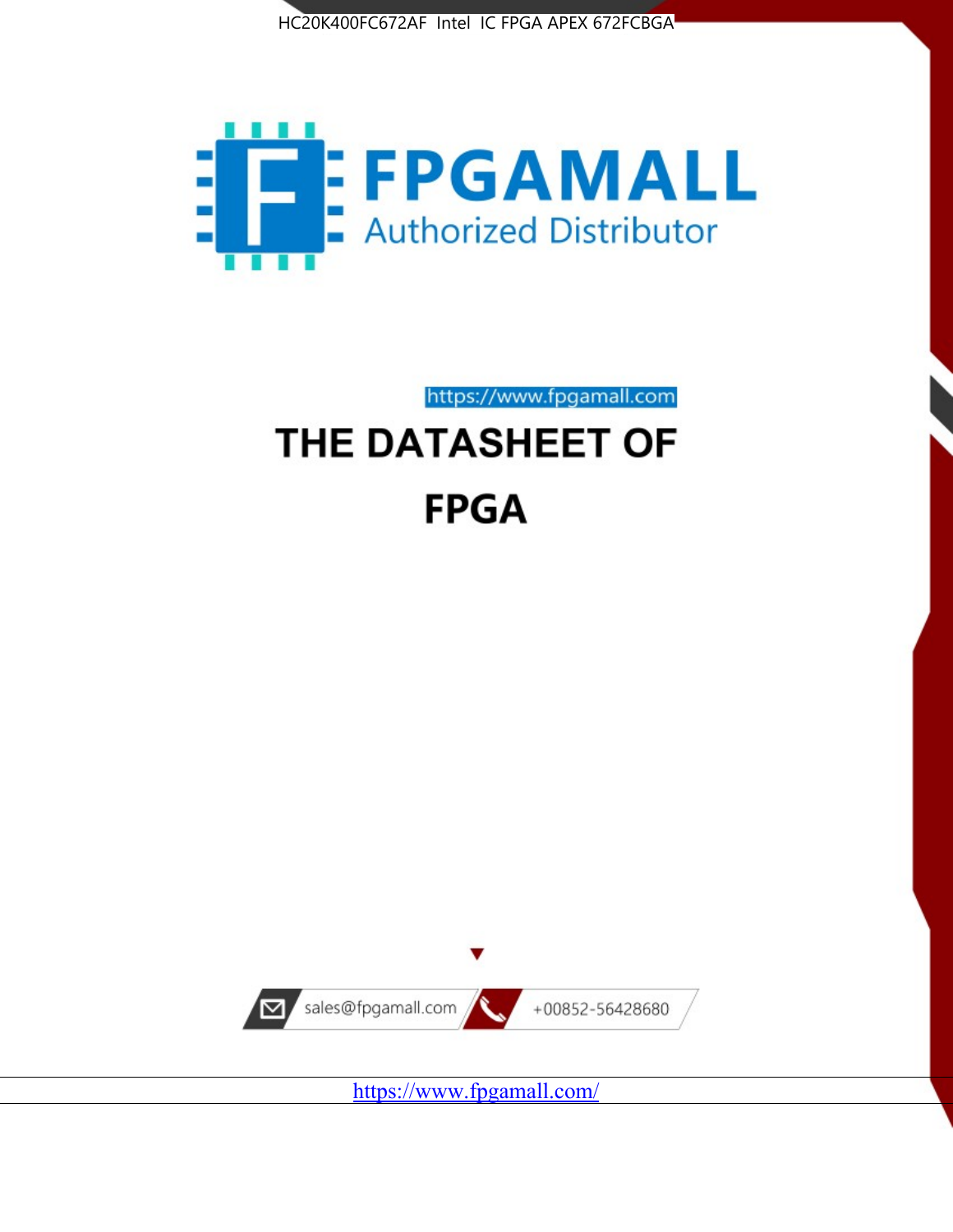

# **Section II. HardCopy APEX Device Family Data Sheet**

This section provides designers with the data sheet specifications for HardCopy<sup>®</sup> APEX<sup>™</sup> devices. These chapters contain feature definitions of the internal architecture, configuration and JTAG boundary-scan testing information, DC operating conditions, AC timing parameters, a reference to power consumption, and ordering information for HardCopy APEX devices.

This section contains the following:

- Chapter 7, Introduction to HardCopy APEX Devices
- Chapter 8, Description, Architecture, and Features
- Chapter 9, Boundary-Scan Support
- Chapter 10, Operating Conditions

**Revision History** Refer to each chapter for its own specific revision history. For information on when each chapter was updated, refer to the Chapter Revision Dates section, which appears in the complete handbook.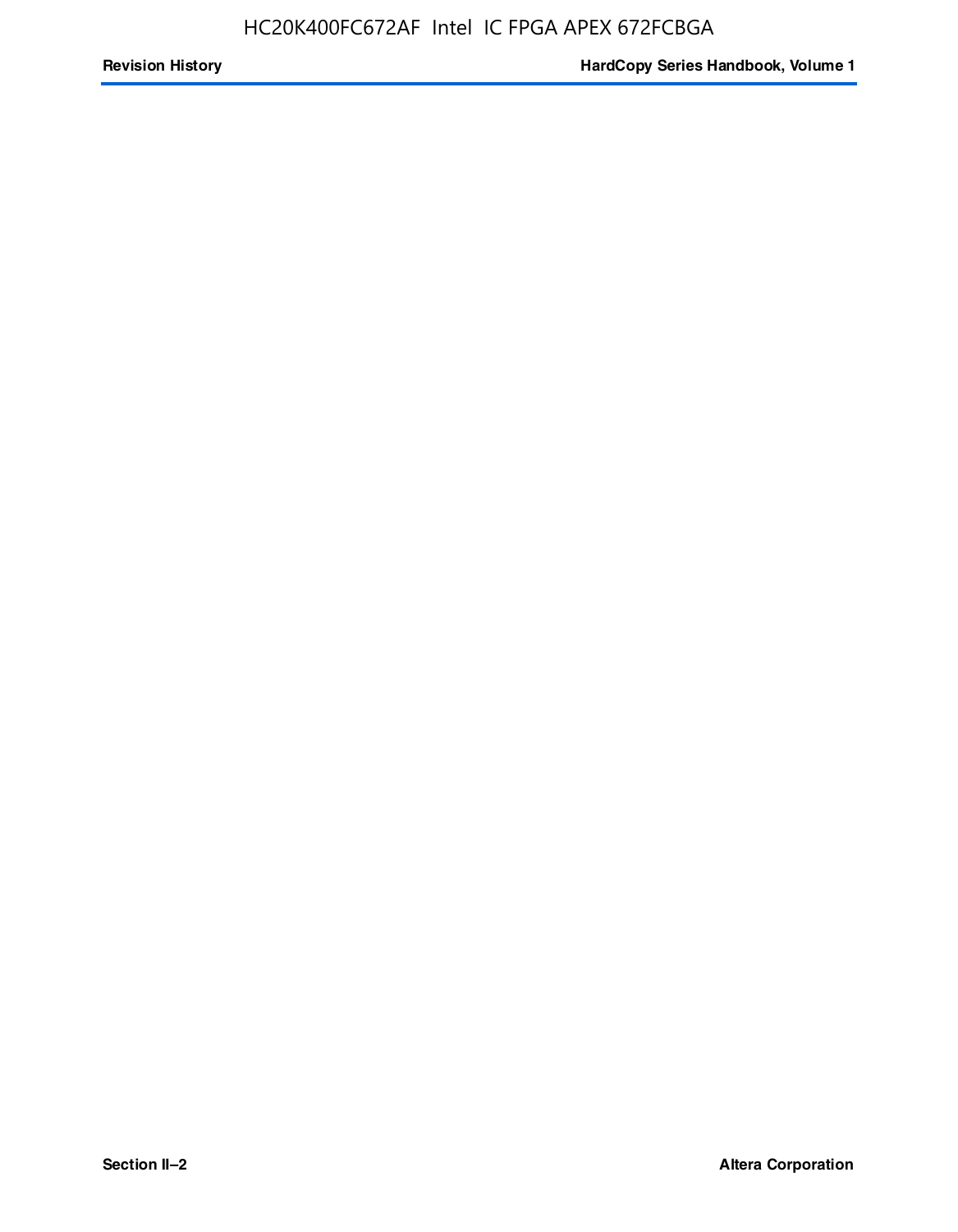

# **7. Introduction to HardCopy APEX Devices**

# **H51006-2.3**

| <b>Introduction</b> | HardCopy® APEX <sup>™</sup> devices enable high-density APEX 20KE device<br>technology to be used in high-volume applications where significant cost<br>reduction is desired. HardCopy APEX devices are physically and<br>functionally compatible with APEX 20KC and APEX 20KE devices. They<br>combine the time-to-market advantage, performance, and flexibility of<br>APEX 20KE devices with the ability to move to high-volume, low-cost<br>devices for production. The migration process from an APEX 20KE<br>device to a HardCopy APEX device is fully automated, with designer<br>involvement limited to providing a few Quartus® II software-generated<br>output files.                                                                                                                                    |
|---------------------|--------------------------------------------------------------------------------------------------------------------------------------------------------------------------------------------------------------------------------------------------------------------------------------------------------------------------------------------------------------------------------------------------------------------------------------------------------------------------------------------------------------------------------------------------------------------------------------------------------------------------------------------------------------------------------------------------------------------------------------------------------------------------------------------------------------------|
| Features            | HardCopy APEX devices are manufactured using an 0.18-um CMOS<br>six-layer-metal process technology:<br>Preserves functionality of a configured APEX 20KC or APEX 20KE<br>device<br>Pin-compatible with APEX 20KC or APEX 20KE devices<br>Meets or exceeds timing of configured APEX 20KE and APEX 20KC<br>devices<br>Optional emulation of original programmable logic device (PLD)<br>programming sequence<br>High-performance, low-power device<br>MultiCore architecture integrating embedded memory and look-up<br>table (LUT) logic used for register-intensive functions<br>Embedded system blocks (ESBs) used to implement memory<br>functions, including first-in first-out (FIFO) buffers, dual-port RAM,<br>and content-addressable memory (CAM)<br>Customization performed through metallization layers |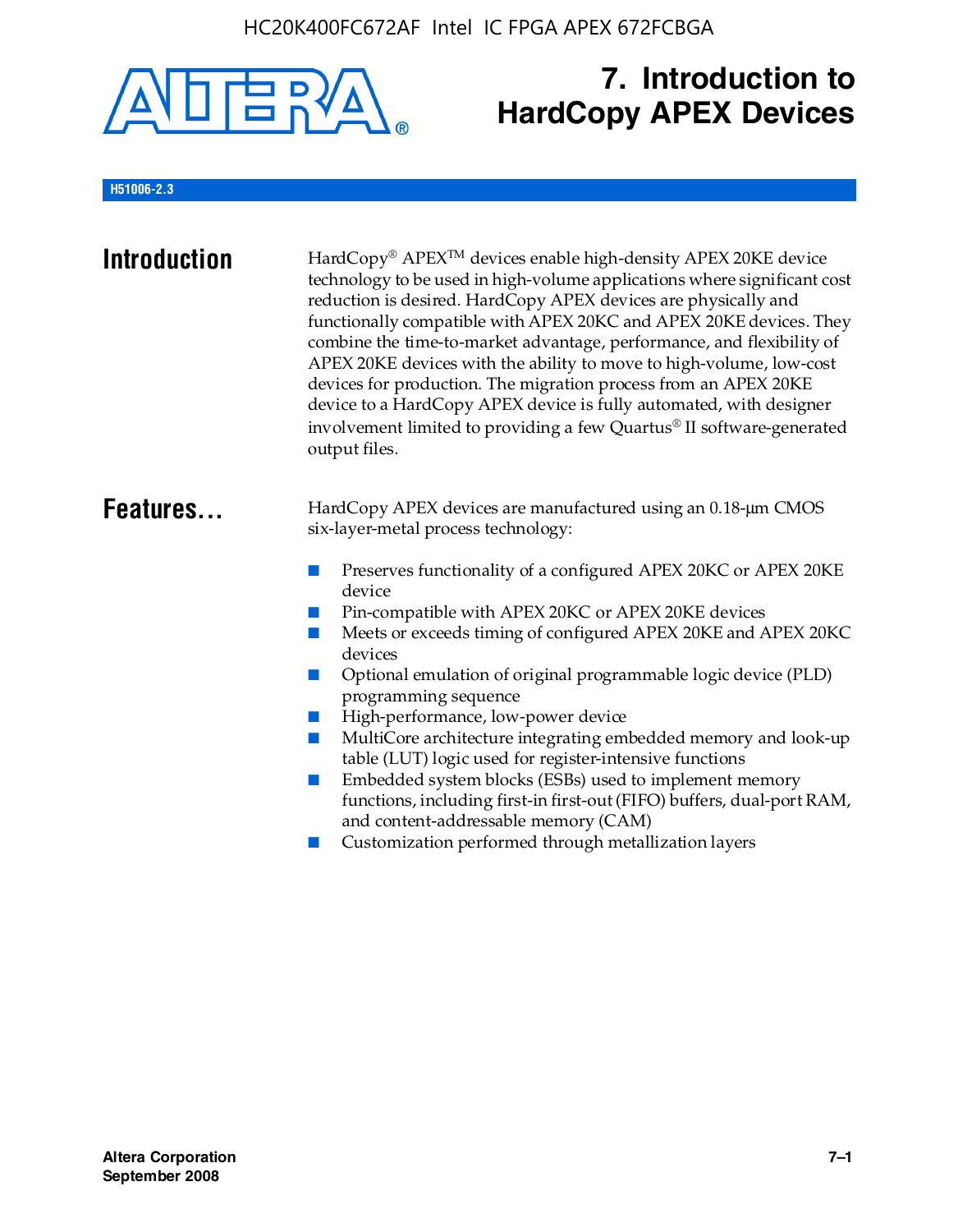High-density architecture:

- 400,000 to 1.5 million typical gates (Table 7–1)
- Up to 51,840 logic elements (LEs)
- Up to 442,368 RAM bits that can be used without reducing available logic

| Table 7-1. HardCopy APEX Device Features<br>Note $(1)$                                       |           |           |           |           |
|----------------------------------------------------------------------------------------------|-----------|-----------|-----------|-----------|
| <b>HC20K600</b><br><b>HC20K1000</b><br><b>HC20K400</b><br><b>HC20K1500</b><br><b>Feature</b> |           |           |           |           |
| Maximum system gates                                                                         | 1,052,000 | 1,537,000 | 1,772,000 | 2,392,000 |
| <b>Typical gates</b>                                                                         | 400.000   | 600,000   | 1.000.000 | 1,500,000 |
| <b>LEs</b>                                                                                   | 16.640    | 24.320    | 38.400    | 51,840    |
| <b>ESBs</b>                                                                                  | 104       | 152       | 160       | 216       |
| Maximum RAM bits                                                                             | 212.992   | 311,296   | 327.680   | 442,368   |
| Phase-locked loops (PLLs)                                                                    | 4         | 4         | 4         | 4         |
| Maximum macrocells                                                                           | 1.664     | 2,432     | 2,560     | 3,456     |
| Maximum user I/O pins                                                                        | 488       | 588       | 708       | 808       |

#### *Note to Table 7–1:*

(1) The embedded IEEE Std. 1149.1 Joint Test Action Group (JTAG) boundary-scan circuitry contributes up to 57,000 additional gates.

# **...and More Features**

Low-power operation:

- 1.8-V supply voltage (Table  $7-2$ )
- MultiVolt I/O support for 1.8-, 2.5-, and 3.3-V interfaces
- ESBs offering power-saving mode

Flexible clock management circuitry with up to four phase-locked loops (PLLs):

- Built-in low-skew clock tree
- Up to eight global clock signals
- ClockLock feature reducing clock delay and skew
- ClockBoost feature providing clock multiplication and division
- ClockShift feature providing clock phase and delay shifting

Powerful I/O features:

■ Compliant with peripheral component interconnect Special Interest Group (PCI SIG) *PCI Local Bus Specification, Revision 2.2* for 3.3-V operation at 33 or 66 MHz and 32 or 64 bits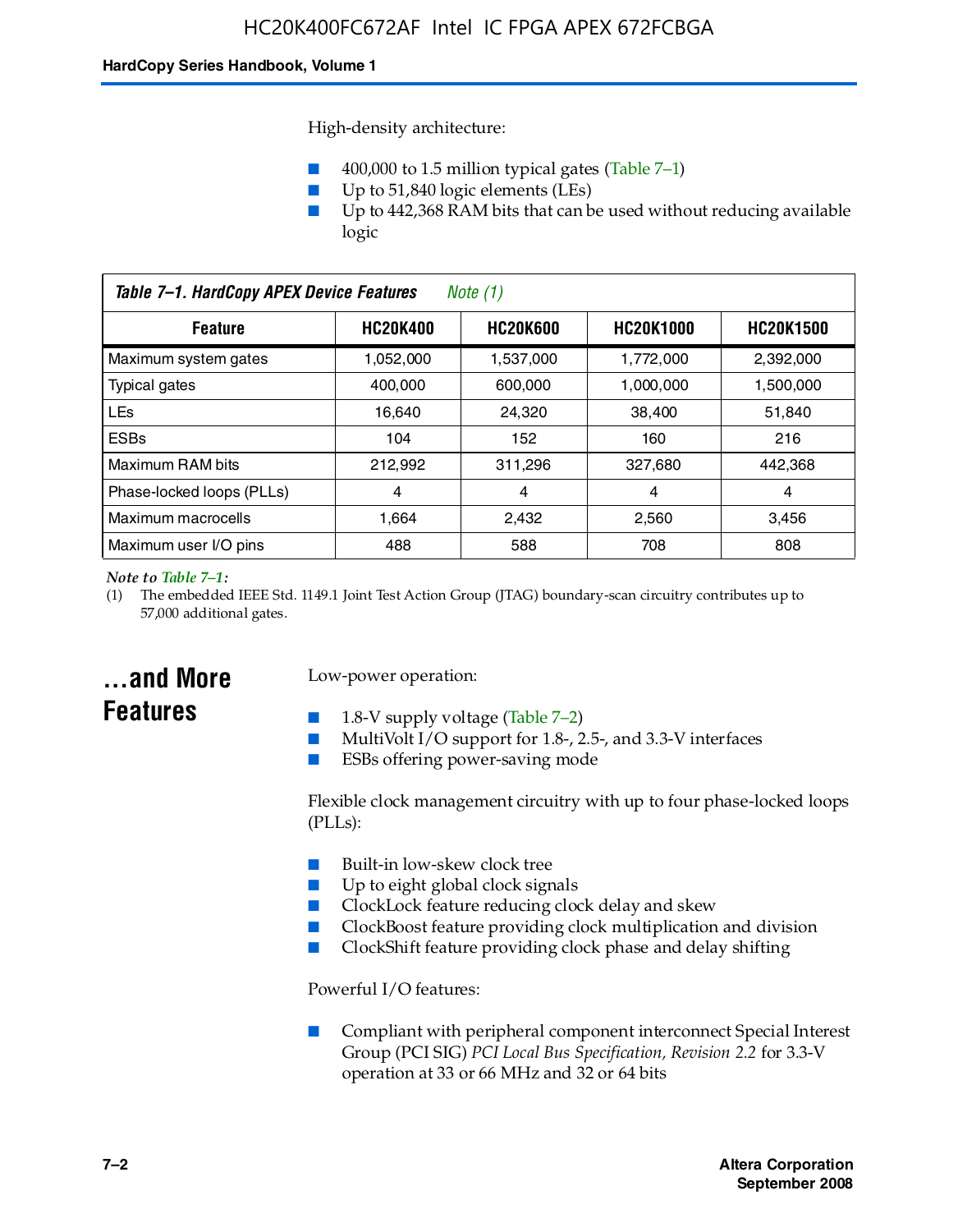- Support for high-speed external memories, including double-data rate (DDR), synchronous dynamic RAM (SDRAM), and zero-bus-turnaround (ZBT) static RAM (SRAM)
- 16 input and 16 output LVDS channels
- Fast  $t_{CO}$  and  $t_{SU}$  times for complex logic
- MultiVolt I/O support for 1.8-V, 2.5-V, and 3.3-V interfaces
- Individual tri-state output enable control for each pin
- Output slew-rate control to reduce switching noise
- Support for advanced I/O standards, including LVDS, LVPECL, PCI-X, AGP, CTT, SSTL-3 and SSTL-2, GTL+, and HSTL Class I
- Supports hot-socketing operation

| Table 7-2. HardCopy APEX Device Supply Voltages             |                                  |
|-------------------------------------------------------------|----------------------------------|
| <b>Voltage</b><br><b>Feature</b>                            |                                  |
| Internal supply voltage (V <sub>CCINT</sub> )               | 1.8 V                            |
| MultiVolt I/O interface voltage levels (V <sub>CCIO</sub> ) | 1.8 V, 2.5 V, 3.3 V, 5.0 V $(1)$ |

#### *Note to Table 7–2:*

(1) HardCopy APEX devices can be 5.0-V tolerant by using an external resistor.

HardCopy APEX device implementation features:

- Customized interconnect for each design
- HardCopy APEX devices preserve APEX 20K device MegaLAB structure, LEs, ESBs, I/O element (IOE), PLLs, and LVDS circuitry
- Up to four metal layers customizable for customer designs
- Completely automated proprietary design migration flow
	- Testability analysis and fix
	- Automatic test pattern generation (ATPG)
	- Automatic place and route
	- Static timing analysis
	- Static functional verification
	- Physical verification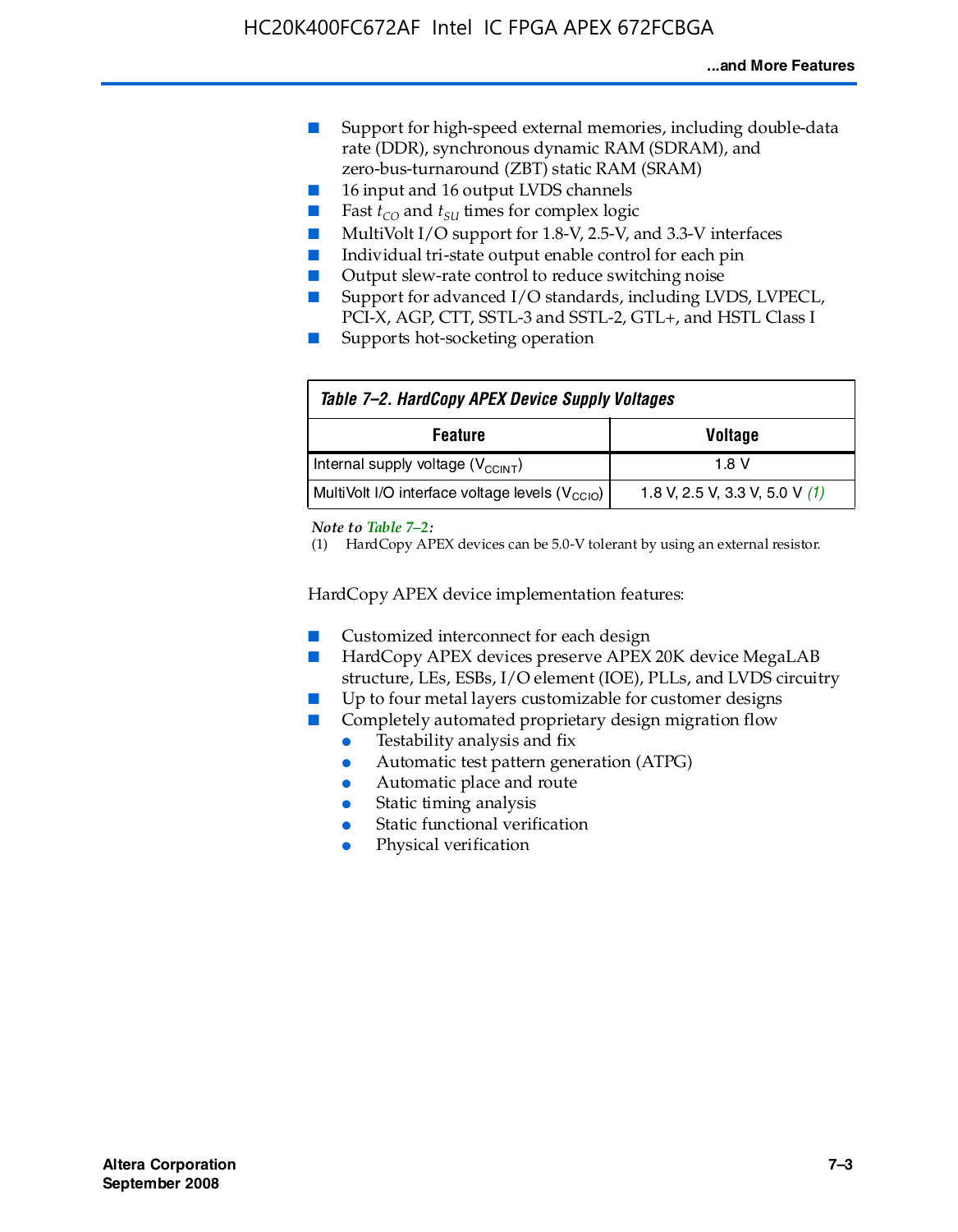Tables 7–3 through 7–6 show the HardCopy APEX device ball-grid array (BGA) and FineLine BGA package options, I/O counts, and sizes.

| Table 7–3. HardCopy APEX Device BGA Package Options and I/O Count<br>Note $(1)$ |     |  |
|---------------------------------------------------------------------------------|-----|--|
| 652-Pin BGA<br><b>Device</b>                                                    |     |  |
| HC20K400                                                                        | 488 |  |
| HC20K600                                                                        | 488 |  |
| HC20K1000                                                                       | 488 |  |
| HC20K1500                                                                       | 488 |  |

*Table 7–4. HardCopy APEX Device FineLine BGA Package Options and I/O Count Note (1)*

| <b>Device</b> | 672-Pin | 1,020-Pin |
|---------------|---------|-----------|
| HC20K400      | 488     |           |
| HC20K600      | 508     | 588       |
| HC20K1000     | 508     | 708       |
| HC20K1500     |         | 808       |

*Note to Tables 7–3 and 7–4:*

(1) I/O counts include dedicated input and clock pins.

| Table 7–5. HardCopy APEX Device BGA Package Sizes            |       |  |
|--------------------------------------------------------------|-------|--|
| 652-Pin BGA<br><b>Feature</b>                                |       |  |
| Pitch (mm)                                                   | 1.27  |  |
| Area (mm <sup>2</sup> )                                      | 2.025 |  |
| Length $\times$ width (mm $\times$ mm)<br>$45.0 \times 45.0$ |       |  |

| Table 7–6. HardCopy APEX Device FineLine BGA Package Sizes |                |                |
|------------------------------------------------------------|----------------|----------------|
| 672-Pin<br>1,020-Pin<br><b>Feature</b>                     |                |                |
| Pitch (mm)                                                 | 1.00           | 1.00           |
| Area ( $mm2$ )                                             | 729            | 1,089          |
| Length $\times$ width (mm $\times$ mm)                     | $27 \times 27$ | $33 \times 33$ |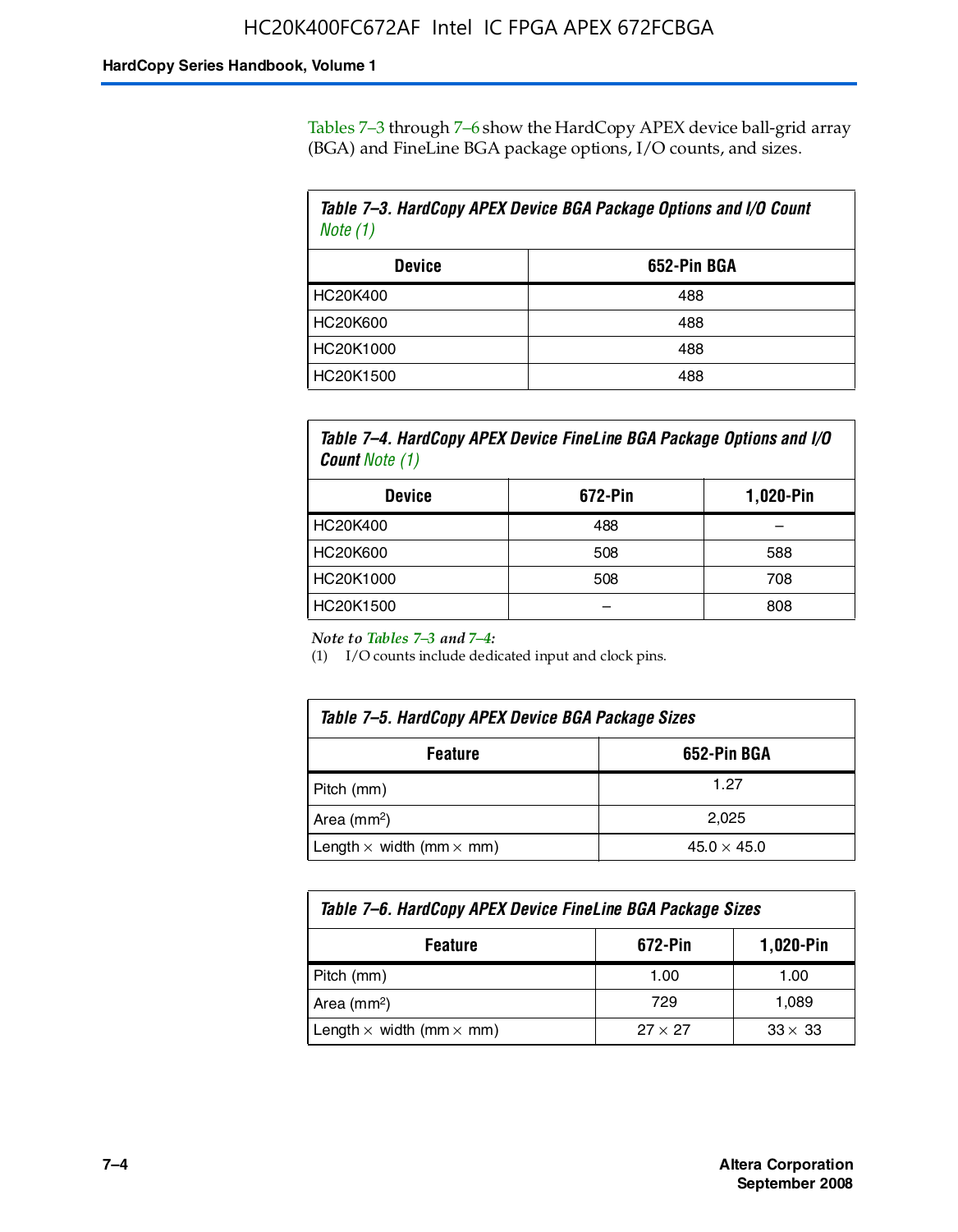# **Document Revision History**

Table 7–7 shows the revision history for this chapter.

| Table 7–7. Document Revision History |                                                                                                         |                           |
|--------------------------------------|---------------------------------------------------------------------------------------------------------|---------------------------|
| <b>Date and Document</b><br>Version  | <b>Changes Made</b>                                                                                     | <b>Summary of Changes</b> |
| September 2008,<br>V <sub>2.3</sub>  | Updated chapter number and metadata.                                                                    |                           |
| June 2007, v2.2                      | Minor text edits.                                                                                       |                           |
| December 2006<br>v2.1                | Updated revision history.                                                                               |                           |
| <b>March 2006</b>                    | Formerly chapter 9; no content change.                                                                  |                           |
| January 2005<br>v2.0                 | Update device names and other minor textual changes                                                     |                           |
| June 2003<br>v1.0                    | Initial release of Chapter 9, Introduction to HardCopy APEX<br>Devices, in the HardCopy Device Handbook |                           |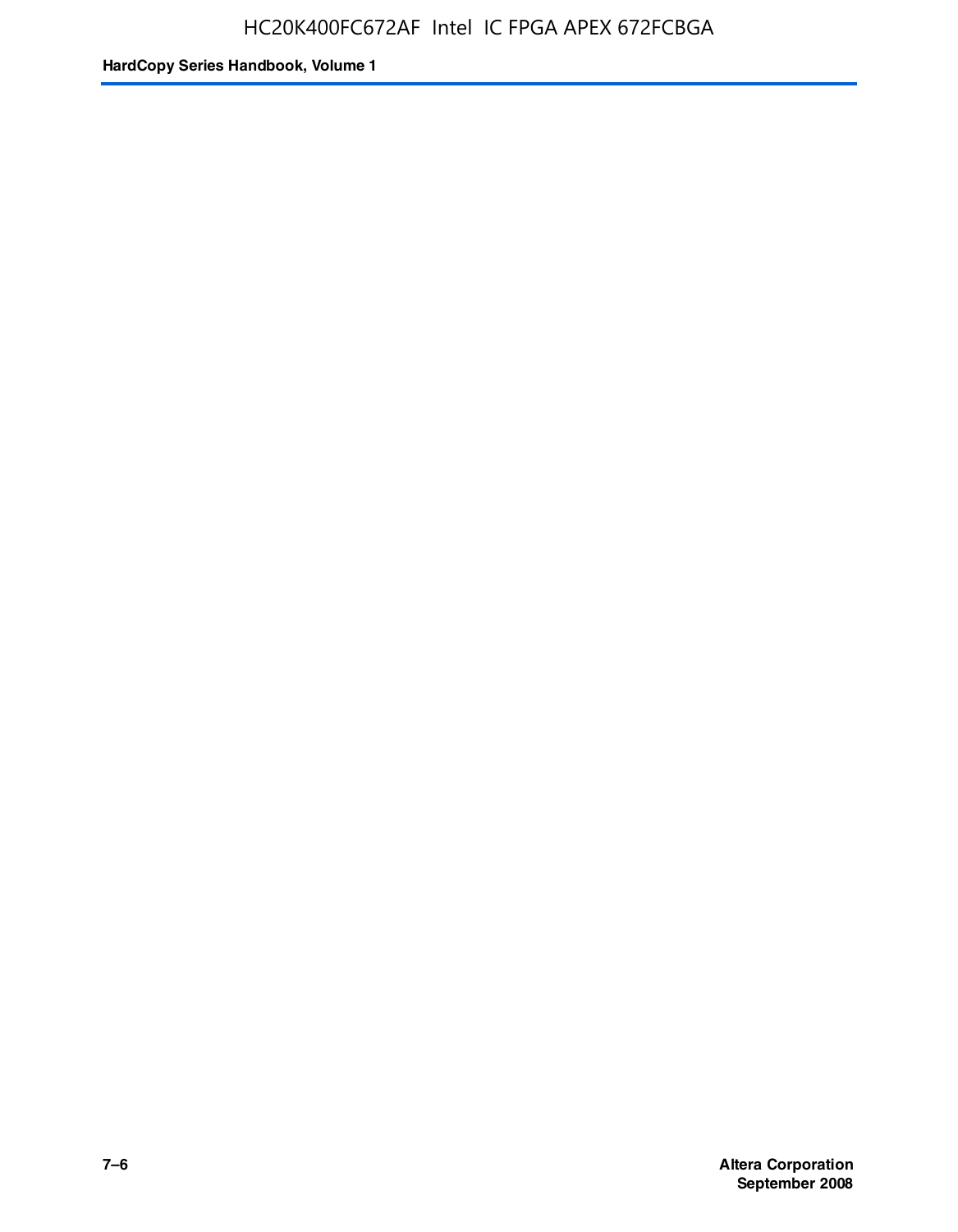

# **8. Description, Architecture, and Features**

### **H51007-2.3**

**Introduction** HardCopy<sup>®</sup> APEX<sup>TM</sup> devices extend the flexibility of high-density FPGAs to a cost-effective, high-volume production solution. The migration process from an Altera® FPGA to a HardCopy APEX device offers seamless migration of a high-density system-on-a-programmable-chip (SOPC) design to a low-cost alternative device with minimal risk. Using HardCopy APEX devices, Altera's SOPC solutions can be leveraged from prototype to production, while reducing costs and speeding time-to-market.

> A significant benefit of HardCopy devices is that customers do not need to be involved in the device migration process. Unlike application-specific integrated circuit (ASIC) development, the HardCopy design flow does not require generation of test benches, test vectors, or timing and functional simulation. The HardCopy migration process only requires the Quartus® II software-generated output files from a fully functional APEX 20KE or APEX 20KC device. Altera performs the migration and delivers functional prototypes in as few as seven weeks.

A risk-free alternative to ASICs, HardCopy APEX devices are customizable, full-featured devices created by Altera's proprietary design migration methodology. They are based on Altera's industry-leading high-density device architecture and use an area-efficient sea-of-logic-elements (SOLE) core.

HardCopy APEX devices retain all the same features as the APEX 20KE and APEX 20KC devices, which combine the strength of LUT-based and product-term-based devices in conjunction with the same embedded memory structures. All routing resources that were programmable in the APEX 20K device family are replaced by custom interconnect, resulting in a considerable die size reduction and subsequent cost saving.

The SRAM configuration cells of the original FPGA are replaced in HardCopy APEX devices by metal elements, which define the function of each logic element (LE), embedded memory, and I/O cell in the device. These resources are connected to each other using the same metallization layers. Once a HardCopy APEX device has been manufactured, the functionality of the device is fixed and no programming is possible. Altera performs the migration of the original FPGA design to an equivalent HardCopy APEX device using a proprietary design migration flow.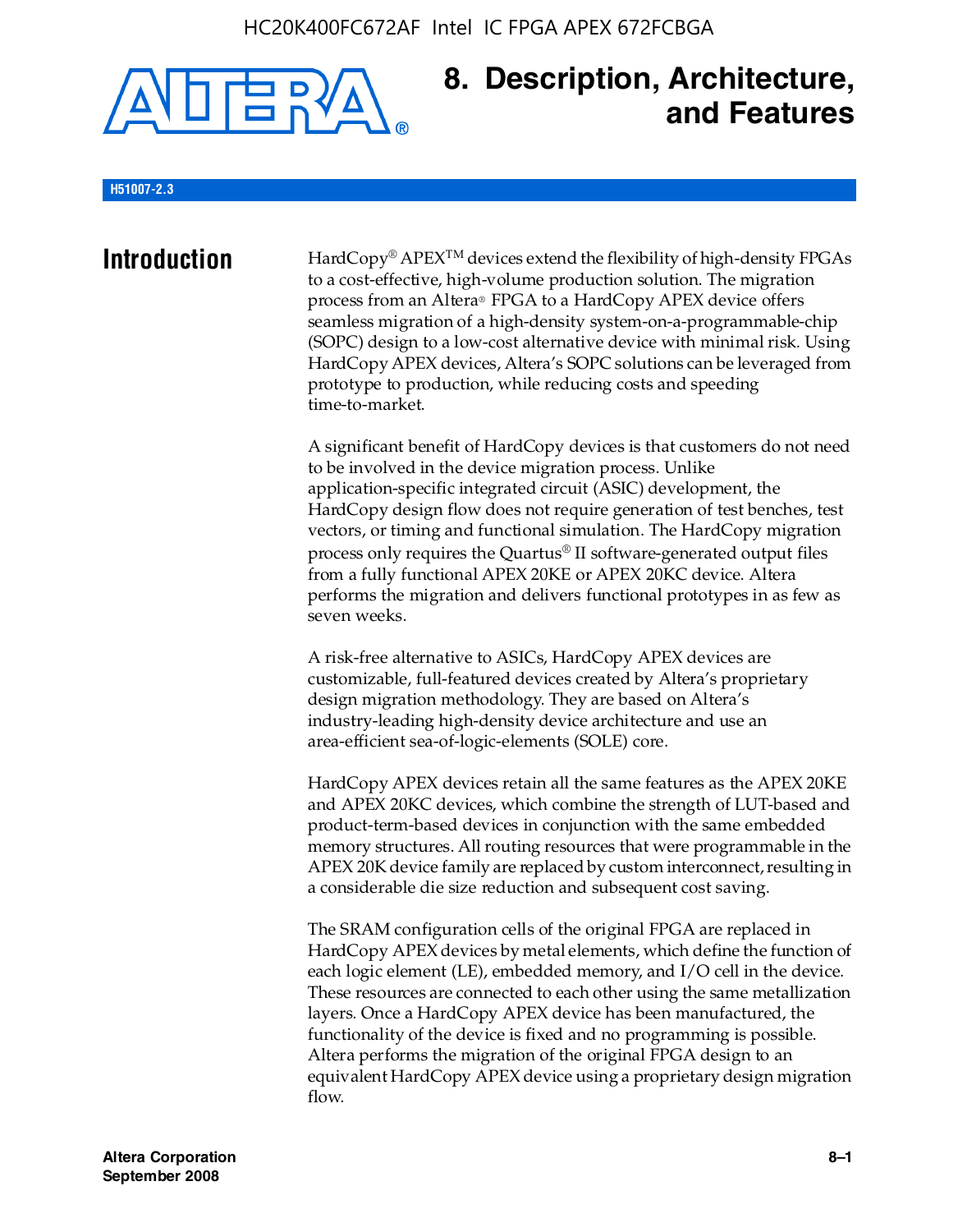The migration of a FPGA to a HardCopy APEX device begins with a user design that has been implemented in an APEX 20KE or APEX 20KC device. Table 8–1 shows the device equivalence for HardCopy and APEX 20KE or APEX 20KC devices.

| Table 8-1. HardCopy and APEX 20KE or APEX 20C Device Equivalence |                         |                         |  |
|------------------------------------------------------------------|-------------------------|-------------------------|--|
| <b>HardCopy APEX Device</b>                                      | <b>APEX 20KE Device</b> | <b>APEX 20KC Device</b> |  |
| HC20K1500                                                        | EP20K1500E              | EP20K1500C              |  |
| HC20K1000                                                        | EP20K1000E              | EP20K1000C              |  |
| <b>HC20K600</b>                                                  | EP20K600E               | EP20K600C               |  |
| HC20K400                                                         | EP20K400E               | EP20K400C               |  |

 $\mathbb{I}$  To ensure HardCopy device performance and functionality, the APEX 20K design must be completely debugged before committing the design to HardCopy device migration.

HardCopy APEX device implementation begins with extracting the Quartus II software-generated SRAM Object File (**.sof**) and converting its connectivity information into a structural Verilog HDL netlist. This netlist is then placed and routed in a similar fashion to a gate array. There are no dedicated routing channels. The router can exploit all available metal layers (up to four) and route over LE cells and other functional blocks. Altera's proprietary architecture and design methodology will guarantee virtually 100% routing of any APEX 20KE or APEX 20KC design compiled and fitted successfully using the Quartus II software. Place and route is timing-driven and will comply with the timing constraints of the original FPGA design as specified in the Quartus II software. Figure 8–1 shows a diagram of the HardCopy APEX device architecture.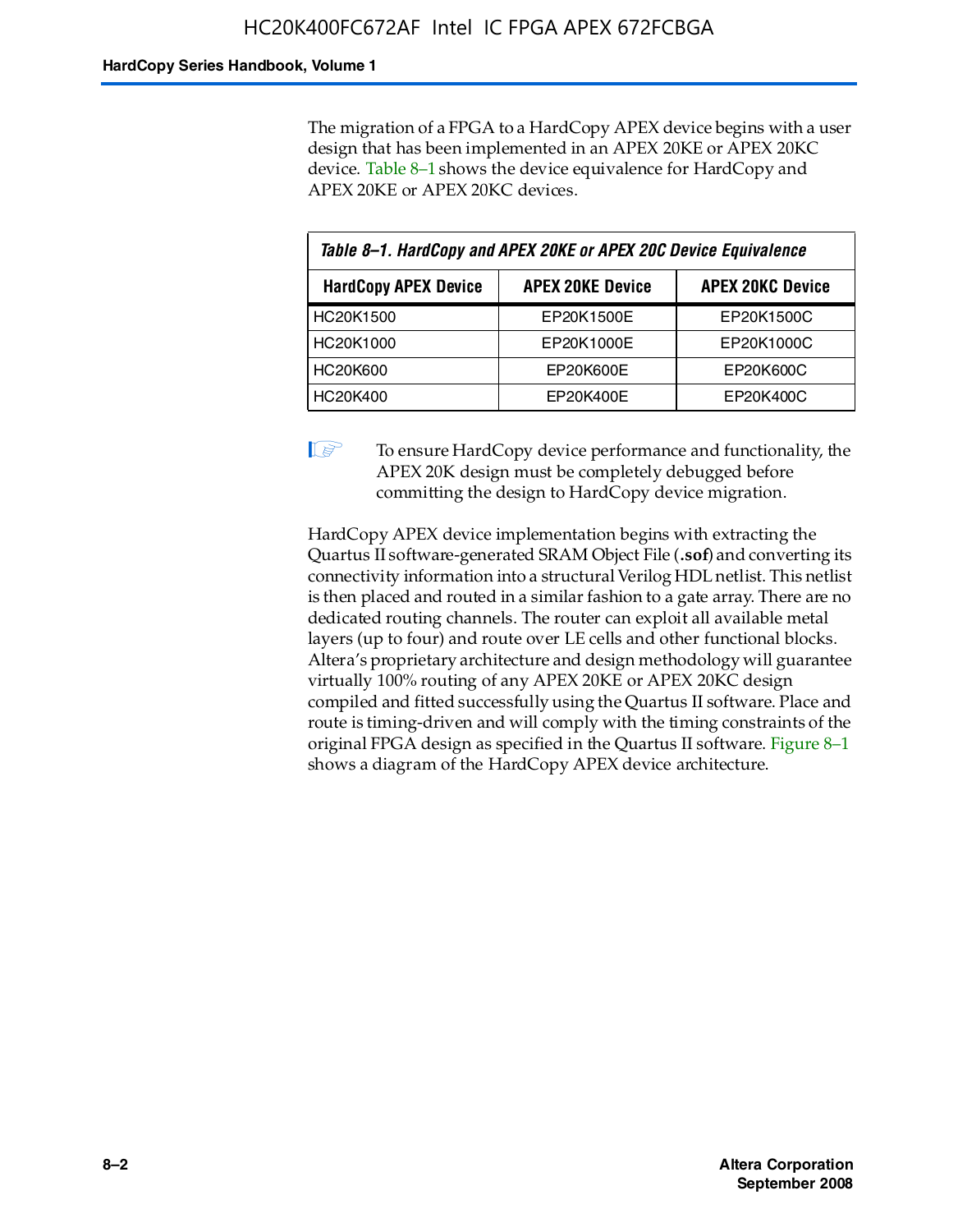



The strip of auxiliary gates (SOAG) is an Altera proprietary feature designed into the HardCopy APEX device and is used during the HardCopy device implementation process. The SOAG structures can be configured into several different types of functions through the use of metallization. For example, high fanout signals require adequate buffering, so buffers are built out of SOAG cells for this purpose.

HardCopy APEX devices include the same advanced features as the APEX 20KE and APEX 20KC devices, such as enhanced I/O standard support, content-addressable memory (CAM), additional global clocks, and enhanced ClockLock circuitry. Table 8–2 lists the features included in HardCopy APEX devices.

| Table 8–2. HardCopy APEX Device Features (Part 1 of 2) |                                                                                                                                     |  |  |
|--------------------------------------------------------|-------------------------------------------------------------------------------------------------------------------------------------|--|--|
| <b>HardCopy Devices</b><br><b>Feature</b>              |                                                                                                                                     |  |  |
| MultiCore system integration                           | Full support                                                                                                                        |  |  |
| Hot-socketing support                                  | Full support                                                                                                                        |  |  |
| 32-/64-bit, 33-MHz PCI                                 | Full compliance                                                                                                                     |  |  |
| 32-/64-bit, 66-MHz PCI                                 | Full compliance                                                                                                                     |  |  |
| MultiVolt I/O operation                                | 1.8-V, 2.5-V, or 3.3-V $V_{\text{CCIO}}$<br>V <sub>CCIO</sub> selected bank by bank<br>5.0-V tolerant with use of external resistor |  |  |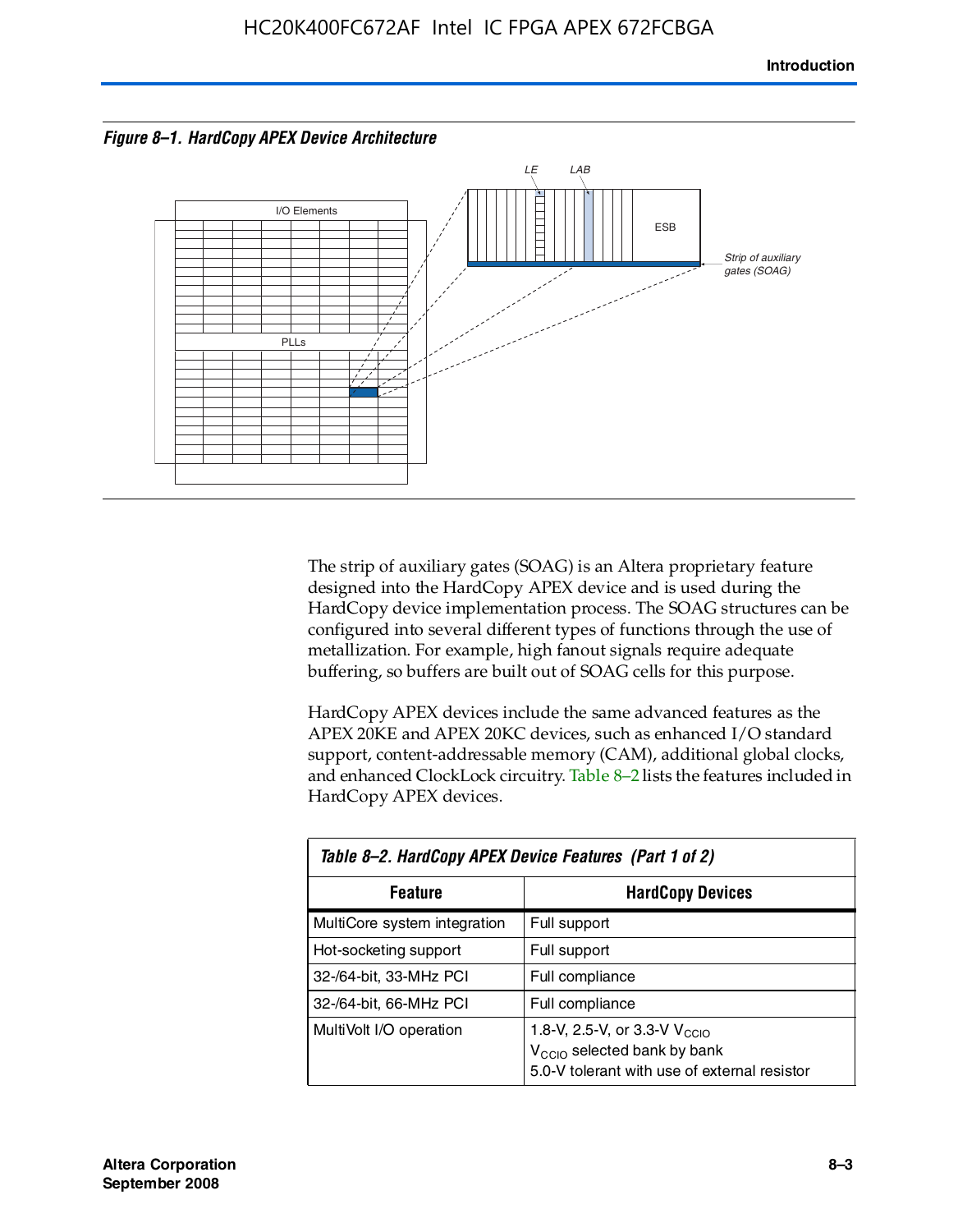| Table 8–2. HardCopy APEX Device Features (Part 2 of 2) |                                                                                                                                                                                                                                                                               |  |
|--------------------------------------------------------|-------------------------------------------------------------------------------------------------------------------------------------------------------------------------------------------------------------------------------------------------------------------------------|--|
| <b>Feature</b><br><b>HardCopy Devices</b>              |                                                                                                                                                                                                                                                                               |  |
| ClockLock support                                      | Clock delay reduction<br>$m/(n \times v)$ clock multiplication<br>Drive ClockLock output off-chip<br>External clock feedback<br>ClockShift circuitry<br>LVDS support<br>Up to four PLLs<br>ClockShift, clock phase adjustment                                                 |  |
| Dedicated clock and input pins                         | Eight                                                                                                                                                                                                                                                                         |  |
| I/O standard support                                   | 1.8-V, 2.5-V, 3.3-V, 5.0-V I/O<br>3.3-V PCI and PCI-X<br>3.3-V AGP<br><b>CTT</b><br>$GTL+$<br><b>LVCMOS</b><br><b>IVTTI</b><br>True-LVDS and LVPECL data pins<br>LVDS and LVPECL clock pins<br><b>HSTL class I</b><br>PCI-X<br>SSTL-2 class I and II<br>SSTL-3 class I and II |  |
| Memory support                                         | CAM<br>Dual-port RAM<br><b>FIFO</b><br><b>RAM</b><br><b>ROM</b>                                                                                                                                                                                                               |  |

All HardCopy APEX devices are tested using automatic test pattern generation (ATPG) vectors prior to shipment. For fully synchronous designs near 100%, fault coverage can be achieved through the built-in full-scan architecture. ATPG vectors allow the designer to focus on simulation and design verification.

Because the configuration of HardCopy APEX devices is built-in during manufacture, they cannot be configured in-system. However, if the APEX 20KE or APEC 20KC device configuration sequence must be emulated, the HardCopy APEX device has this capability.

**f all of the device features of APEX 20KE and APEX 20KC devices are** available in HardCopy APEX devices. For a detailed description of these device features, refer to the *APEX 20K Programmable Logic Device Family Data Sheet* and the *APEX 20KC Programmable Logic Device Family Data Sheet*.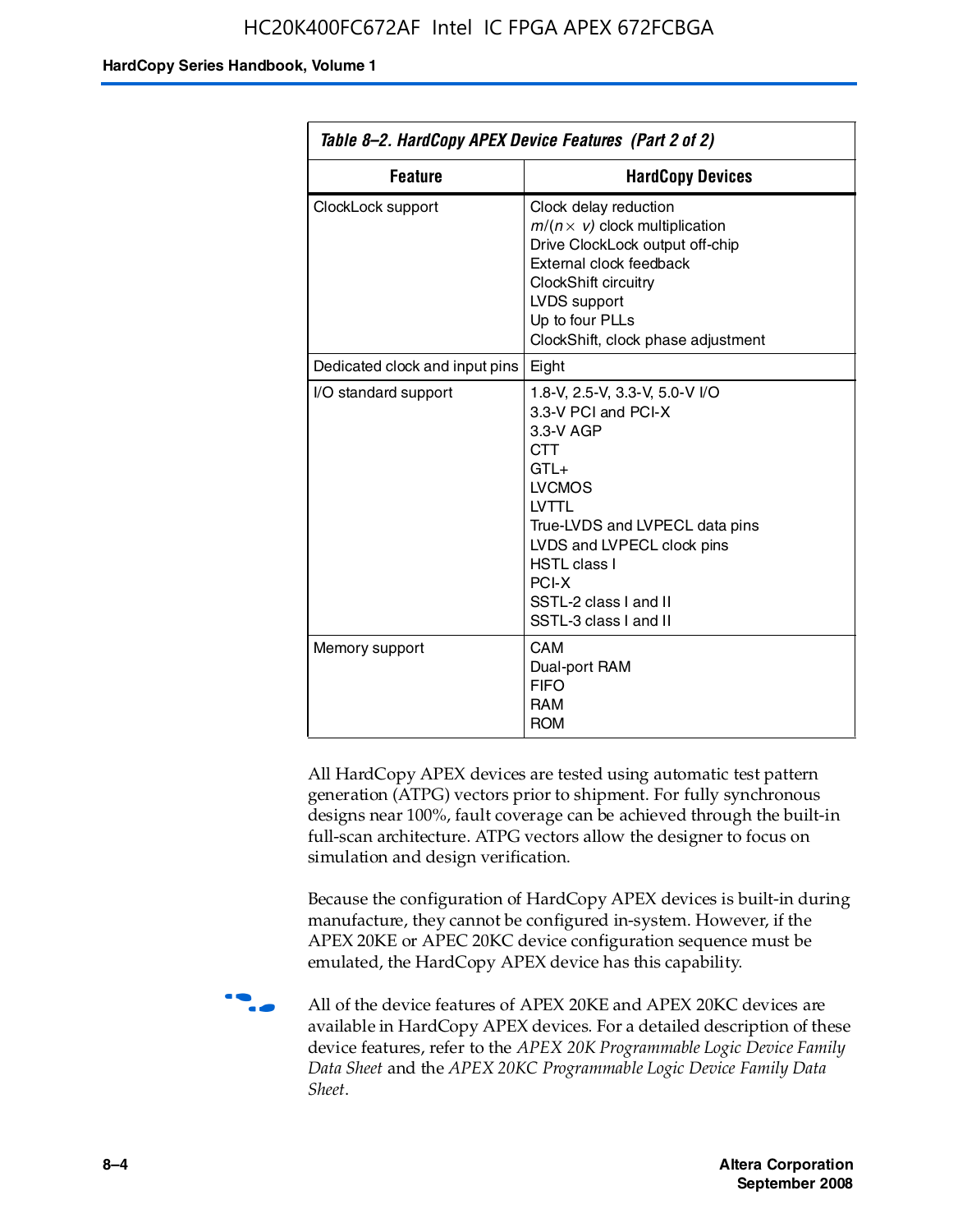### **Differences Between HardCopy APEX and APEX 20K FPGAs**

| <b>Differences</b>   |
|----------------------|
| <b>Between</b>       |
| <b>HardCopy APEX</b> |
| and APEX 20K         |
| <b>FPGAs</b>         |

Several differences must be considered before a design is ready for implementation in HardCopy technology:

HardCopy APEX devices are only customizable at the time they are manufactured. Make sure that the original APEX 20KE or APEX 20KC device has undergone thorough testing in the end-system before deciding to proceed with migration to a HardCopy APEX device, because no changes can be made to the HardCopy APEX device after it has been manufactured.

ESBs that are configured as RAM or CAM will power-up un-initialized in the HardCopy APEX device. In the FPGA it is possible to configure, or "pre-load," the ESB memory as part of the configuration sequence, then overwrite it when the device is in normal functional mode. This pre-loaded memory feature of the FPGA is not available in HardCopy devices. If a design contains RAM or CAM with assumed data values at power-up, then the HardCopy APEX device will not operate as expected. If a design uses this feature, it should be re-compiled without the memory pre-load. ESBs configured as ROM are fully supported.

- The JTAG boundary scan order in the HardCopy APEX device is different compared to the APEX 20K device. A HardCopy BSDL file that describes the re-ordered boundary scan chain should be used.
	- **1 The BSDL files for HardCopy APEX devices are different** from the corresponding APEX 20KE or APEX 20KC devices. Download the correct HardCopy BSDL file from Altera's website at **[www.altera.com](http://www.altera.com)**.

The advanced 0.18-μm aluminum metal process is used to support both APEX 20KE and APEX 20KC devices. The performance improvement achieved by the die size reduction and metal interconnect optimization more than offsets the need for copper in this case. Altera guarantees that a target HardCopy APEX device will provide the same or better performance as in the corresponding APEX 20KE or APEX 20KC device.

**Power-up Mode and Configuration Emulation**

Unlike their FPGA counterparts, HardCopy APEX devices do not need to be configured. However, to facilitate seamless migration, configuration can be emulated in these devices. There are three modes in which a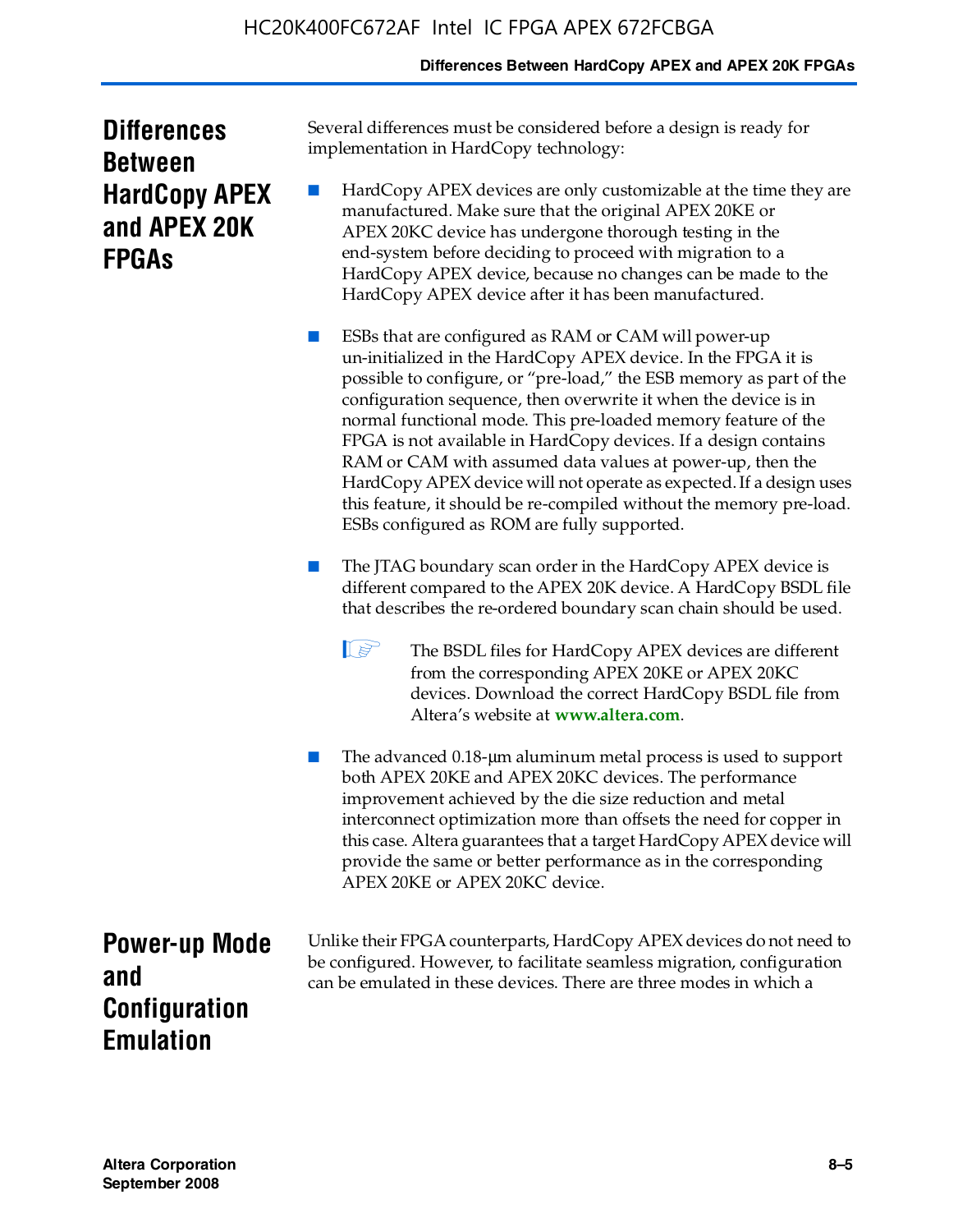HardCopy APEX device can be prepared for operation after power up: instant on, instant on after 50 ms, and configuration emulation. Each mode is described below.

■ In instant on mode, the HardCopy APEX device is available for use shortly after the device receives power. The on-chip power-on-reset (POR) circuit will set or reset all registers. The CONF\_DONE output will be tri-stated once the power-on reset has elapsed. No configuration device or configuration input signals are necessary.

In instant on after 50 ms mode, the HardCopy APEX device performs in a similar fashion to the Instant On mode, except that there is an additional delay of 50 ms (nominal), during which time the device is held in reset stage. The CONF DONE output is pulled low during this time and then tri-stated after the 50 ms have elapsed. No configuration devices or configuration input signals are necessary for this option.

In configuration emulation mode, the HardCopy APEX device undergoes an emulation of a full configuration sequence as if configured by an external processor or an EPC device. In this mode, the CONF\_DONE signal is tri-stated after the correct number of clock cycles. This mode may be useful where there is some dependency on the configuration sequence (for example, multi-device configuration or processor initialization). In this mode, the device expects to see all configuration control and data input signals.

### **Speed Grades** Because HardCopy APEX devices are customized, no speed grading is performed. All HardCopy APEX devices will meet the timing requirements of the original FPGA of the fastest speed grade. Generally, HardCopy APEX devices will have a higher  $f_{MAX}$  than the corresponding FPGA, but the speed increase will vary on a design-by-design basis.

# **Quartus II-Generated Output Files**

The HardCopy migration process requires several Quartus II software-generated files. These key output files are listed and explained below.

- The SRAM Object File (**.sof**) contains all of the necessary information needed to configure a FPGA
- The Compiler Report File (.csf.rpt) is parsed to extract useful information about the design
- The Verilog atom-based netlist file (**.vo**) is used to check the HardCopy netlist
- The pin out information file (**.pin**) contains user signal names and I/O configuration information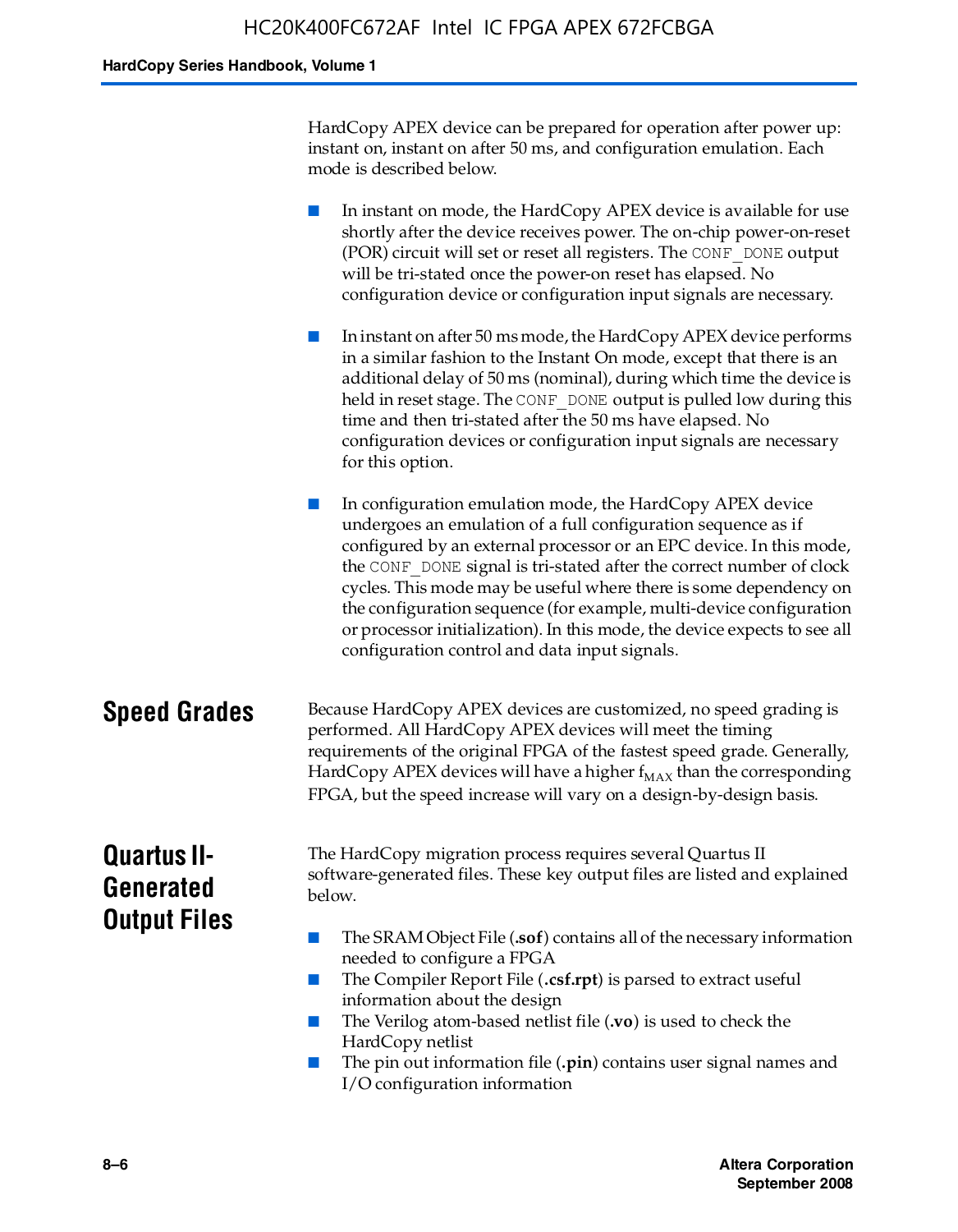- The Delay Information File (.sdo) is used to check the original FPGA timing
- A completed HardCopy timing requirements file describes all necessary timing information on the design. A template of this text file is available for download from the Altera website at **www.altera.com**.

The migration process consists of several steps. First, a netlist is constructed from the SOF. Then, the netlist is checked to ensure that the built-in scan test structures will operate correctly. The netlist is then fed into a place-and-route engine, and the design interconnect is generated. Static timing analysis ensures that all timing constraints are met, and static functional verification techniques are employed to ensure correct device migration. After successfully completing these stages, physical verification of the device takes place, and the metal mask layers are taped out to fabricate HardCopy APEX devices.

### **Document Revision History** Table 8–3 shows the revision history for this chapter.

| Table 8–3. Document Revision History |                                                                                                           |                           |  |  |
|--------------------------------------|-----------------------------------------------------------------------------------------------------------|---------------------------|--|--|
| <b>Date and Document</b><br>Version  | <b>Changes Made</b>                                                                                       | <b>Summary of Changes</b> |  |  |
| September 2008,<br>V <sub>2.3</sub>  | Updated chapter number and metadata.                                                                      |                           |  |  |
| June 2007, v2.2                      | Minor text edits.                                                                                         |                           |  |  |
| December 2006<br>v2.1                | Updated revision history.                                                                                 |                           |  |  |
| March 2006                           | Formerly chapter 10; no content change.                                                                   |                           |  |  |
| January 2005<br>v2.0                 | Update device names and other minor textual changes                                                       |                           |  |  |
| <b>June 2003</b><br>v1.0             | Initial release of Chapter 10, Description, Architecture and<br>Features, in the HardCopy Device Handbook |                           |  |  |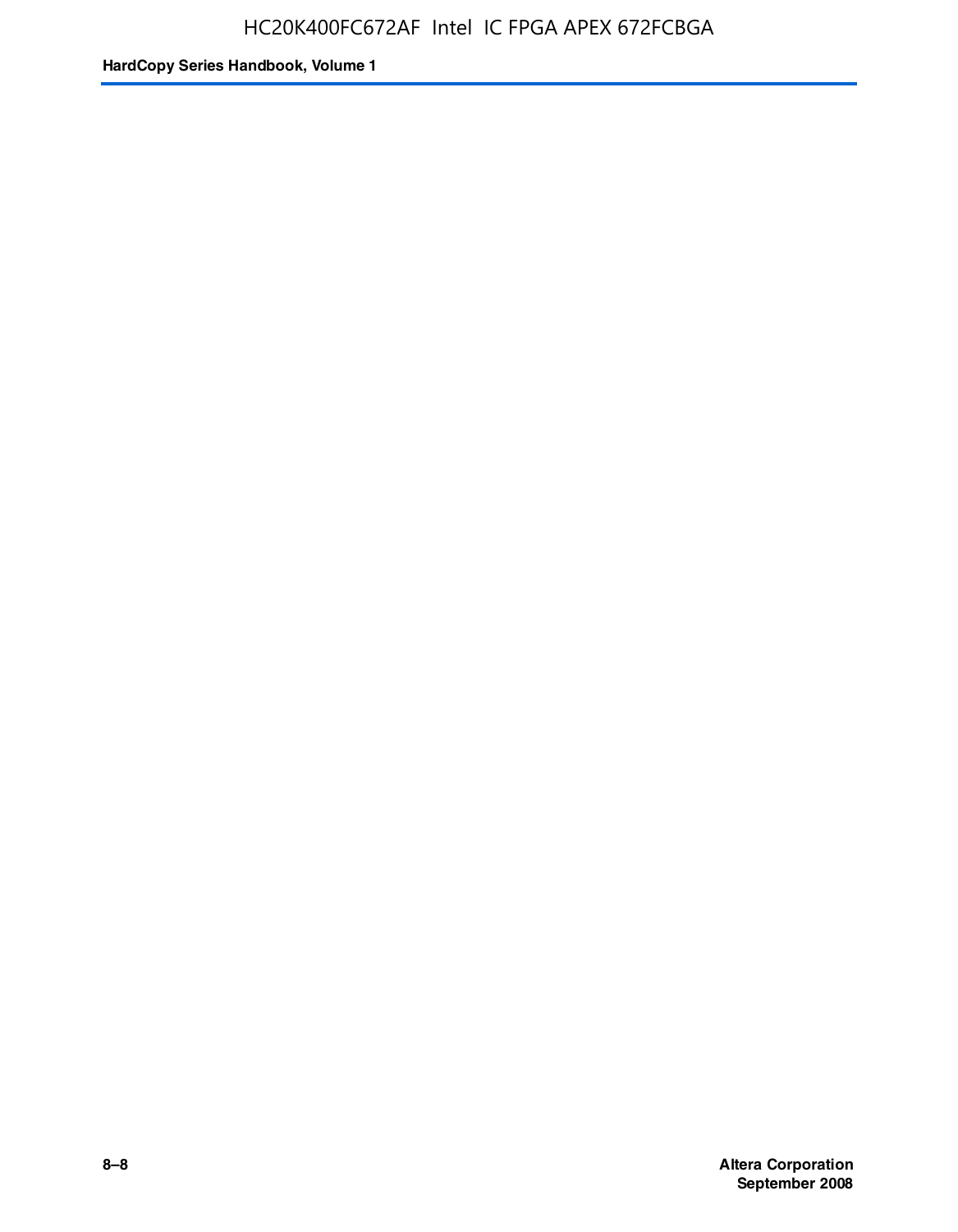

# **9. Boundary-Scan Support**

### **H51009-2.3**

# **IEEE Std. 1149.1 (JTAG) Boundary-Scan Support**

All HardCopy devices provide JTAG boundary-scan test (BST) circuitry that complies with the IEEE Std. 1149.1-1990 specification. HardCopy® APEX™ devices support the JTAG instructions shown in Table 9–1.

**1 The BSDL files for HardCopy devices are different from the** corresponding APEX 20KE or APEX 20KC parts. Download the [correct HardCopy BSDL file from Altera's website at](http://www.altera.com)  www.altera.com.

| Table 9-1. HardCopy APEX JTAG Instructions |                                                                                                                                                                                                                                                                                |  |  |  |
|--------------------------------------------|--------------------------------------------------------------------------------------------------------------------------------------------------------------------------------------------------------------------------------------------------------------------------------|--|--|--|
| <b>JTAG Instruction</b>                    | <b>Description</b>                                                                                                                                                                                                                                                             |  |  |  |
| SAMPLE/PRELOAD                             | SAMPLE/PRELOAD allows a snapshot of signals at the device pins to be<br>captured and examined during normal device operation and permits an initial<br>data pattern to be output at the device pins. It is also used by the SignalTap <sup>®</sup><br>embedded logic analyzer. |  |  |  |
| <b>EXTEST</b>                              | Allows the external circuitry and board-level interconnections to be tested by<br>forcing a test pattern at the output pins and capturing test results at the input pins.                                                                                                      |  |  |  |
| <b>BYPASS</b>                              | Places the 1-bit bypass register between the TDI and TDO pins, which allows the<br>BST data to pass synchronously through selected devices to adjacent devices<br>during normal device operation.                                                                              |  |  |  |
| <b>USERCODE</b>                            | Selects the 32-bit USERCODE register and places it between the TDI and TDO<br>pins, allowing the USERCODE to be serially shifted out of TDO.                                                                                                                                   |  |  |  |
| <b>IDCODE</b>                              | Selects the IDCODE register and places it between the TDI and TDO pins,<br>allowing the IDCODE to be serially shifted out of TDO.                                                                                                                                              |  |  |  |

HardCopy APEX devices instruction register length is 10 bits; the USERCODE register length is 32 bits. Tables 9–2 and 9–3 show the boundary-scan register length and device IDCODE information for HardCopy devices.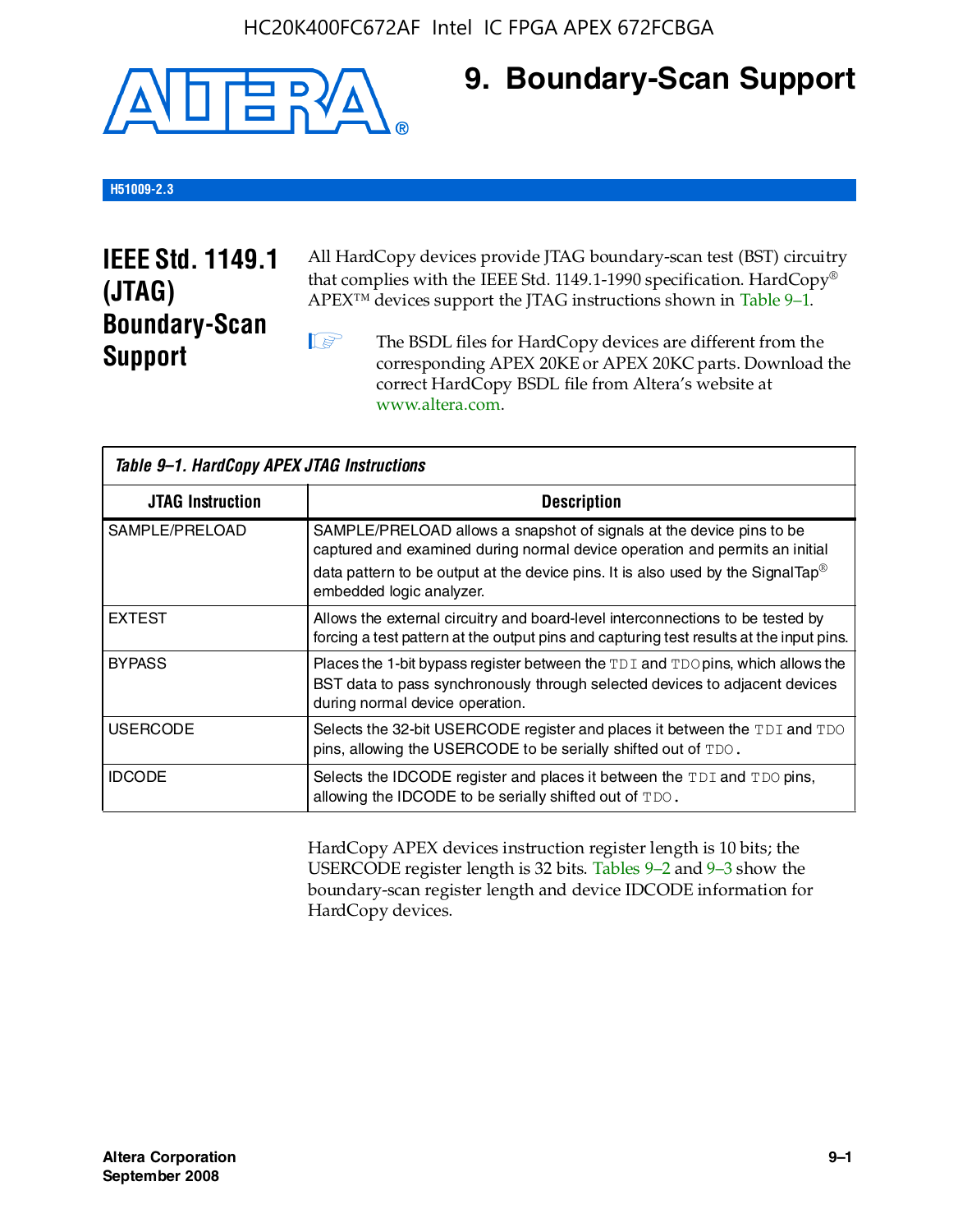# HC20K400FC672AF Intel IC FPGA APEX 672FCBGA

#### **HardCopy Series Handbook, Volume 1**

| Table 9-2. HardCopy APEX Boundary-Scan Register Length |       |  |  |  |
|--------------------------------------------------------|-------|--|--|--|
| <b>Boundary-Scan Register Length</b><br><b>Device</b>  |       |  |  |  |
| HC20K400                                               | 1,506 |  |  |  |
| HC20K600                                               | 1,806 |  |  |  |
| HC20K1000                                              | 2,190 |  |  |  |
| HC20K1500                                              | 2.502 |  |  |  |

| Table 9–3. 32-Bit HardCopy APEX Device IDCODE |                     |                        |                                                  |                           |  |
|-----------------------------------------------|---------------------|------------------------|--------------------------------------------------|---------------------------|--|
| <b>IDCODE (32 Bits)</b> <i>Note (1)</i>       |                     |                        |                                                  |                           |  |
| <b>Device</b>                                 | Version<br>(4 Bits) | Part Number (16 Bits)  | <b>Manufacturer</b><br><b>Identity (11 Bits)</b> | $1(1 \text{ Bit})$<br>(2) |  |
| HC20K400                                      | 0000                | 1000 0100 0000 0000    | 0110 1110<br>000                                 |                           |  |
| HC20K600                                      | 0000                | 1000 0110 0000 0000    | 000 0110 1110                                    |                           |  |
| HC20K1000                                     | 0000                | 1001 0000 0000 0000    | 000 0110 1110                                    |                           |  |
| HC20K1500                                     | 0000                | 1001 0101 0000<br>0000 | 0110 1110<br>000                                 |                           |  |

*Notes to Table 9–3:*

(1) The most significant bit (MSB) is on the left.

(2) The IDCODE's least significant bit (LSB) is always 1.

Figure 9–1 shows the timing requirements for the JTAG signals.



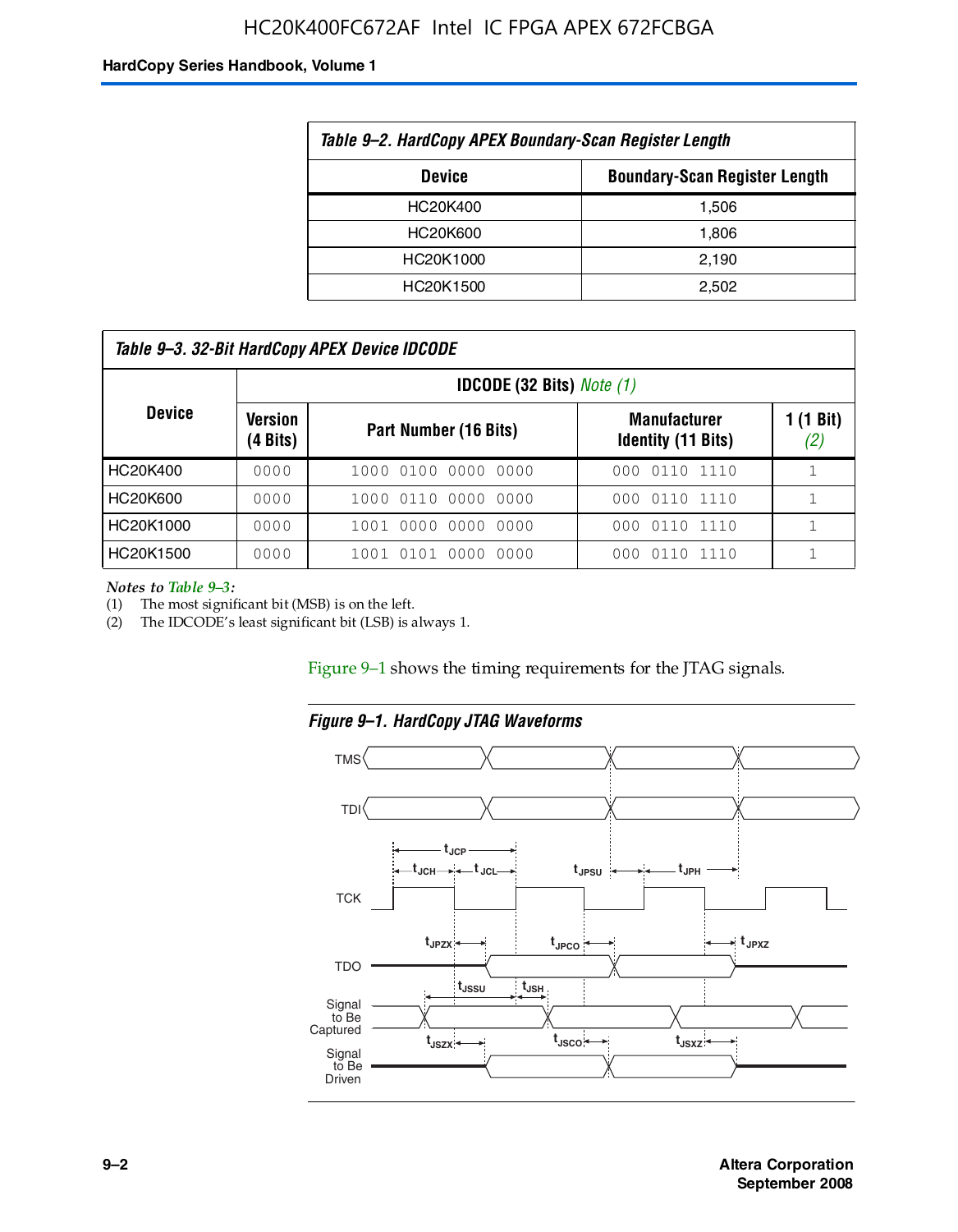Table 9–4 shows the JTAG timing parameters and values for HardCopy devices.

| Table 9–4. HardCopy APEX JTAG Timing Parameters and Values |                                                |     |     |      |  |
|------------------------------------------------------------|------------------------------------------------|-----|-----|------|--|
| <b>Symbol</b>                                              | Parameter                                      | Min | Max | Unit |  |
| t <sub>JCP</sub>                                           | <b>TCK clock period</b>                        | 100 |     | ns   |  |
| t <sub>JCH</sub>                                           | TCK clock high time                            | 50  |     | ns   |  |
| t <sub>JCL</sub>                                           | <b>TCK clock low time</b>                      | 50  |     | ns   |  |
| t <sub>JPSU</sub>                                          | JTAG port setup time                           | 20  |     | ns   |  |
| t <sub>JPH</sub>                                           | JTAG port hold time                            | 45  |     | ns   |  |
| t <sub>JPCO</sub>                                          | JTAG port clock to output                      |     | 25  | ns   |  |
| t <sub>JPZX</sub>                                          | JTAG port high impedance to valid output       |     | 25  | ns   |  |
| t <sub>JPXZ</sub>                                          | JTAG port valid output to high impedance       |     | 25  | ns   |  |
| t <sub>ussu</sub>                                          | Capture register setup time                    | 20  |     | ns   |  |
| t <sub>JSH</sub>                                           | Capture register hold time                     | 45  |     | ns   |  |
| t <sub>JSCO</sub>                                          | Update register clock to output                |     | 35  | ns   |  |
| t <sub>JSZX</sub>                                          | Update register high impedance to valid output |     | 35  | ns   |  |
| t <sub>JSXZ</sub>                                          | Update register valid output to high impedance |     | 35  | ns   |  |



 $\bullet\hspace{0.1cm}$  For more information about using JTAG BST circuitry in Altera devices, refer to *Application Note 39 (IEEE Std. 1149.1 (JTAG) Boundary-Scan Testing in Altera Devices*.

# **Document Revision History**

Table 9–5 shows the revision history for this chapter.

| Table 9–5. Document Revision History (Part 1 of 2) |                                         |                           |  |  |
|----------------------------------------------------|-----------------------------------------|---------------------------|--|--|
| <b>Date and Document</b><br>Version                | <b>Changes Made</b>                     | <b>Summary of Changes</b> |  |  |
| September 2008,<br>v2.3                            | Updated chapter number and metadata.    |                           |  |  |
| June 2007, v2.2                                    | Minor text edits.                       |                           |  |  |
| December 2006<br>v2.1                              | Updated revision history.               | Updated revision history. |  |  |
| March 2006                                         | Formerly chapter 11; no content change. |                           |  |  |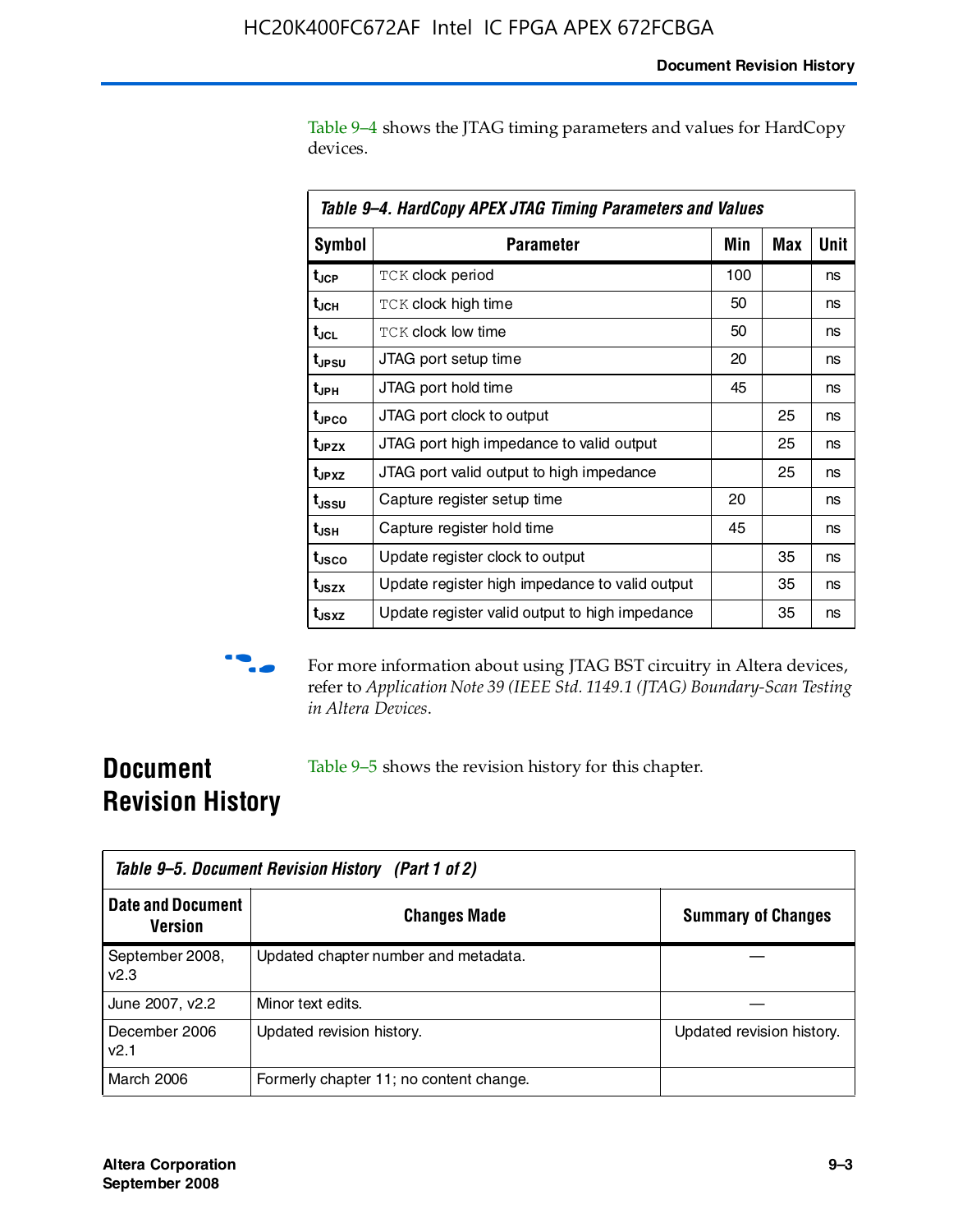| Table 9–5. Document Revision History (Part 2 of 2) |                                                                                     |                           |  |
|----------------------------------------------------|-------------------------------------------------------------------------------------|---------------------------|--|
| <b>Date and Document</b><br><b>Version</b>         | <b>Changes Made</b>                                                                 | <b>Summary of Changes</b> |  |
| January 2005<br>v2.0                               | Update device names and other minor textual changes.                                |                           |  |
| June 2003<br>v1.0                                  | Initial release of <i>Boundary-Scan Support</i> in the HardCopy<br>Device Handbook. |                           |  |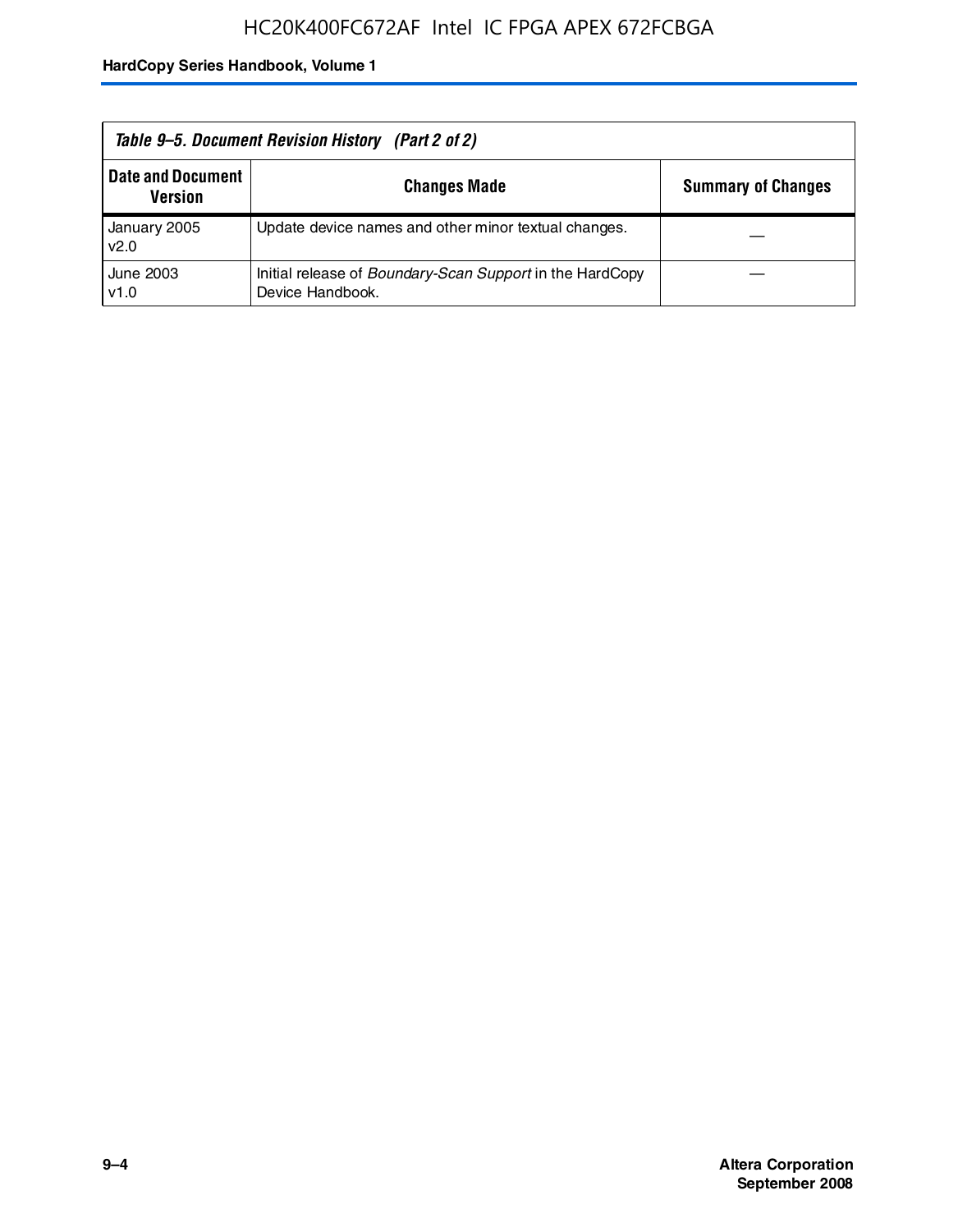

# **10. Operating Conditions**

### **H51010-2.3**

# **Recommended Operating Conditions**

Tables 10–1 through 10–4 provide information on absolute maximum ratings, recommended operating conditions, DC operating conditions, and capacitance for 1.8-V HardCopy® APEX<sup>TM</sup> devices.

| Table 10–1. HardCopy APEX Device Absolute Maximum Ratings Note (1) |                            |                              |        |     |             |
|--------------------------------------------------------------------|----------------------------|------------------------------|--------|-----|-------------|
| Symbol                                                             | <b>Parameter</b>           | <b>Conditions</b>            | Min    | Max | <b>Unit</b> |
| <b>V<sub>CCINT</sub></b>                                           | Supply voltage             | With respect to ground $(2)$ | $-0.5$ | 2.5 | v           |
| V <sub>CCIO</sub>                                                  |                            |                              | $-0.5$ | 4.6 | ν           |
| $V_1$                                                              | DC input voltage           |                              | $-0.5$ | 4.6 | v           |
| $I_{OUT}$                                                          | DC output current, per pin |                              | $-25$  | 25  | mA          |
| $\mathsf{T}_{\text{STG}}$                                          | Storage temperature        | No bias                      | $-65$  | 150 | °€          |
| $T_{\sf AMB}$                                                      | Ambient temperature        | Under bias                   | $-65$  | 135 | °C          |
| $T_{\rm J}$                                                        | Junction temperature       | BGA packages, under bias     |        | 135 | °C          |

|                          | Table 10–2. HardCopy APEX Device Recommended Operating Conditions |                    |                  |                   |              |  |  |
|--------------------------|-------------------------------------------------------------------|--------------------|------------------|-------------------|--------------|--|--|
| Symbol                   | <b>Parameter</b>                                                  | <b>Conditions</b>  | Min              | Max               | <b>Unit</b>  |  |  |
| <b>V<sub>CCINT</sub></b> | Supply voltage for internal<br>logic and input buffers            | (3), (4)           | 1.71<br>(1.71)   | 1.89<br>(1.89)    | $\vee$       |  |  |
| V <sub>CCIO</sub>        | Supply voltage for output<br>buffers, 3.3-V operation             | (3), (4)           | 3.00<br>(3.00)   | 3.60<br>(3.60)    | $\vee$       |  |  |
|                          | Supply voltage for output<br>buffers, 2.5-V operation             | (3), (4)           | 2.375<br>(2.375) | 2.625<br>(2.625)  | $\vee$       |  |  |
| $V_1$                    | Input voltage                                                     | (2), (5)           | $-0.5$           | 4.1               | v            |  |  |
| $V_{\rm O}$              | Output voltage                                                    |                    | 0                | V <sub>CCIO</sub> | $\vee$       |  |  |
| $T_{\rm J}$              | Junction temperature                                              | For commercial use | 0                | 85                | $^{\circ}$ C |  |  |
|                          |                                                                   | For industrial use | $-40$            | 100               | $^{\circ}$ C |  |  |
| $t_{R}$                  | Input rise time (10% to 90%)                                      |                    |                  | 40                | ns           |  |  |
| $t_F$                    | Input fall time $(90\% \text{ to } 10\%)$                         |                    |                  | 40                | ns           |  |  |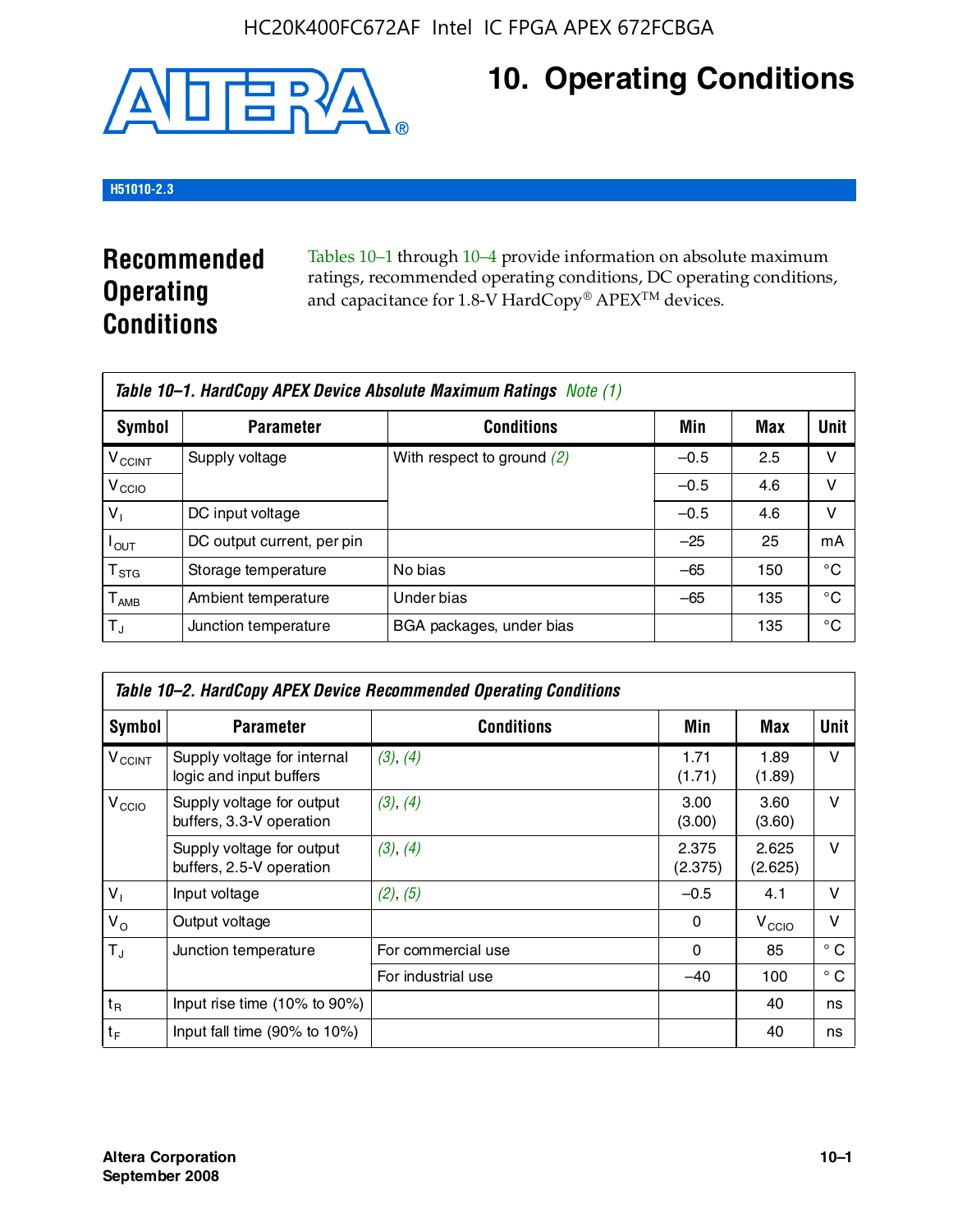# HC20K400FC672AF Intel IC FPGA APEX 672FCBGA

|                 | Table 10–3. HardCopy APEX Device DC Operating Conditions (Part 1 of 2) Notes (6), (7), (8) |                                                                        |                                          |            |                                         |      |  |
|-----------------|--------------------------------------------------------------------------------------------|------------------------------------------------------------------------|------------------------------------------|------------|-----------------------------------------|------|--|
| Symbol          | <b>Parameter</b>                                                                           | <b>Conditions</b>                                                      | <b>Min</b>                               | <b>Typ</b> | Max                                     | Unit |  |
| $V_{\text{IH}}$ | High-level LVTTL, CMOS, or<br>3.3-V PCI input voltage                                      |                                                                        | 1.7.<br>$0.5 \times V_{\text{CCIO}}$ (8) |            | 4.1                                     | v    |  |
| $V_{IL}$        | Low-level LVTTL, CMOS, or<br>3.3-V PCI input voltage                                       |                                                                        | $-0.5$                                   |            | 0.8,<br>$0.3 \times V_{\text{CCIO}}(8)$ | V    |  |
| $V_{OH}$        | 3.3-V high-level LVTTL output<br>voltage                                                   | $I_{OH} = -12$ mA DC,<br>$V_{\text{CCIO}} = 3.00 V (9)$                | 2.4                                      |            |                                         | v    |  |
|                 | 3.3-V high-level LVCMOS<br>output voltage                                                  | $I_{OH} = -0.1$ mA DC,<br>$V_{\text{CCIO}} = 3.00 \text{ V} (9)$       | $V_{\text{CCIO}} - 0.2$                  |            |                                         | v    |  |
|                 | 3.3-V high-level PCI output<br>voltage                                                     | $I_{OH} = -0.5$ mA DC,<br>$V_{\text{CCIO}} = 3.00$ to 3.60 V<br>(9)    | $0.9 \times V_{\text{CCIO}}$             |            |                                         | v    |  |
|                 | 2.5-V high-level output<br>voltage                                                         | $I_{OH} = -0.1$ mA DC,<br>$V_{\text{CCIO}} = 2.30 \text{ V} (9)$       | 2.1                                      |            |                                         | v    |  |
|                 |                                                                                            | $I_{OH} = -1$ mA DC,<br>$V_{\text{CCIO}} = 2.30 \text{ V} (9)$         | 2.0                                      |            |                                         | v    |  |
|                 |                                                                                            | $I_{OH} = -2$ mA DC,<br>$V_{\text{CCIO}} = 2.30 \text{ V} (9)$         | 1.7                                      |            |                                         | v    |  |
| $V_{OL}$        | 3.3-V low-level LVTTL output<br>voltage                                                    | $I_{OL}$ = 12 mA DC,<br>$V_{\text{CCIO}} = 3.00 V (10)$                |                                          |            | 0.4                                     | v    |  |
|                 | 3.3-V low-level LVCMOS<br>output voltage                                                   | $I_{OL} = 0.1$ mA DC,<br>$V_{\text{CCIO}} = 3.00 \text{ V} (10)$       |                                          |            | 0.2                                     | v    |  |
|                 | 3.3-V low-level PCI output<br>voltage                                                      | $I_{OL}$ = 1.5 mA DC,<br>$V_{\text{CCIO}} = 3.00$ to 3.60 V<br>(10)    |                                          |            | $0.1 \times V_{\text{CCIO}}$            | v    |  |
|                 | 2.5-V low-level output voltage                                                             | $I_{OL} = 0.1$ mA DC,<br>$V_{\text{CCIO}} = 2.30 \text{ V} (10)$       |                                          |            | 0.2                                     | v    |  |
|                 |                                                                                            | $I_{OL}$ = 1 mA DC,<br>$V_{\text{CCIO}} = 2.30 V (10)$                 |                                          |            | 0.4                                     | v    |  |
|                 |                                                                                            | $I_{OL}$ = 2 mA DC,<br>$V_{\text{CCIO}} = 2.30 V (10)$                 |                                          |            | 0.7                                     | v    |  |
| Τ,              | Input pin leakage current (11)                                                             | $V_1 = 4.1$ to $-0.5$ V                                                | $-10$                                    |            | 10                                      | μA   |  |
| $I_{OZ}$        | Tri-stated I/O pin leakage<br>current (11)                                                 | $V_0$ = 4.1 to -0.5 V                                                  | $-10$                                    |            | 10                                      | μA   |  |
| $I_{CC0}$       | $V_{CC}$ supply current (standby)<br>(All ESBs in power-down<br>mode)                      | $V_1$ = ground, no load,<br>no toggling inputs,<br>-7 speed grade      |                                          | 10         |                                         | mA   |  |
|                 |                                                                                            | $V_1$ = ground, no load,<br>no toggling inputs,<br>-8, -9 speed grades |                                          | 5          |                                         | mA   |  |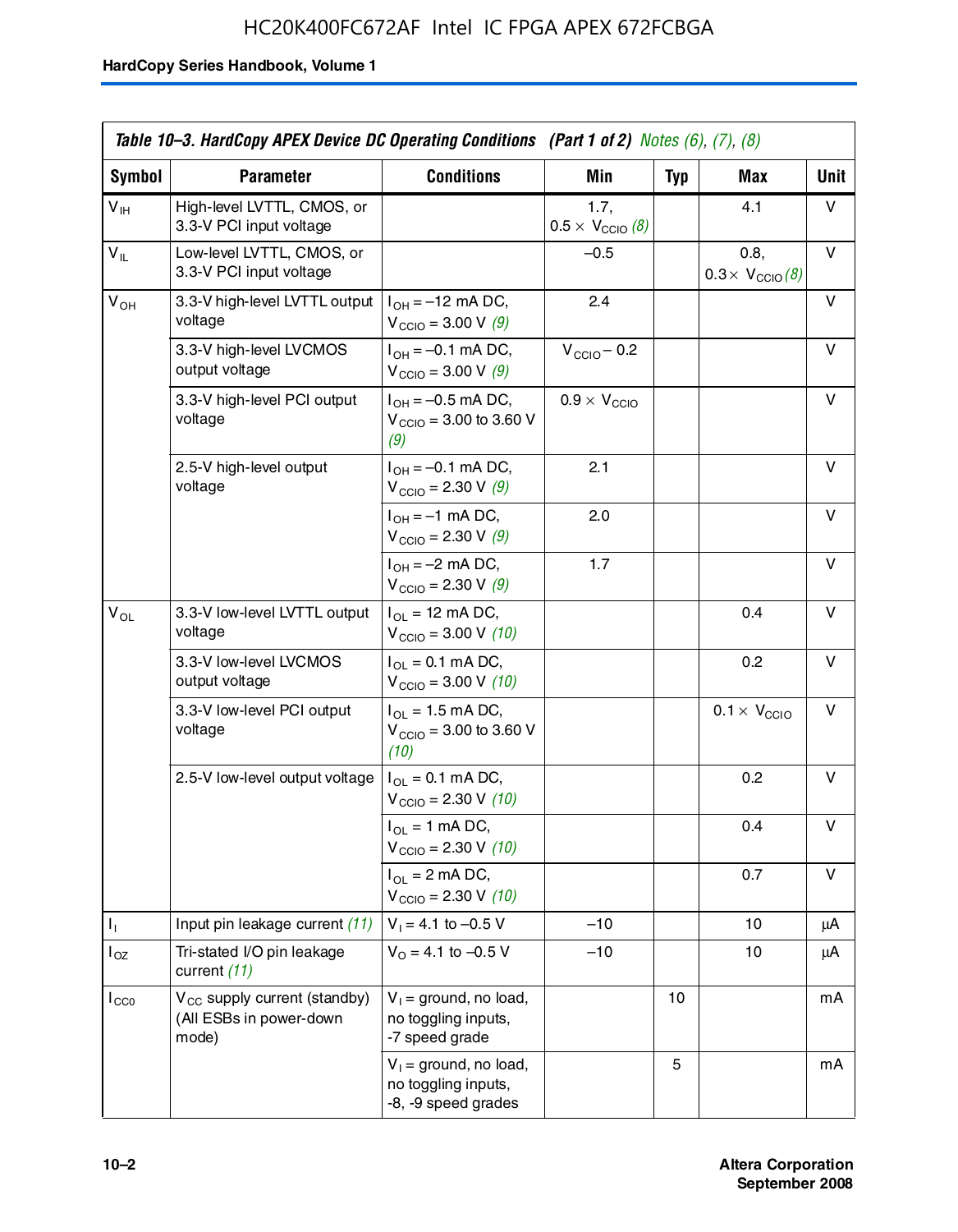### **Recommended Operating Conditions**

|            | Table 10-3. HardCopy APEX Device DC Operating Conditions (Part 2 of 2) Notes (6), (7), (8) |                                          |     |     |     |           |  |  |
|------------|--------------------------------------------------------------------------------------------|------------------------------------------|-----|-----|-----|-----------|--|--|
| Symbol     | <b>Parameter</b>                                                                           | <b>Conditions</b>                        | Min | Typ | Max | Unit      |  |  |
| $R_{CONF}$ | Value of I/O pin pull-up<br>resistor before and during<br>configuration emulation          | $V_{\text{CCIO}} = 3.0 V (12)$           | 20  |     | 50  | $k\Omega$ |  |  |
|            |                                                                                            | $V_{\text{CCIO}} = 2.375 \text{ V}$ (12) | 30  |     | 80  | $k\Omega$ |  |  |
|            |                                                                                            | $V_{\text{CCIO}} = 1.71 \text{ V}$ (12)  | 60  |     | 150 | $k\Omega$ |  |  |

|                    | <b>Table 10–4. HardCopy APEX Device Capacitance</b> Note (13) |                                     |     |     |     |  |
|--------------------|---------------------------------------------------------------|-------------------------------------|-----|-----|-----|--|
| Symbol             | <b>Parameter</b>                                              | <b>Conditions</b>                   | Min | Typ | Max |  |
| $C_{\text{IN}}$    | Input capacitance                                             | $V_{IN} = 0$ V, f = 1.0 MHz         |     | 8   | pF  |  |
| $C_{\text{INCLK}}$ | Input capacitance on<br>dedicated clock pin                   | $V_{IN} = 0$ V, f = 1.0 MHz         |     | 12  | pF  |  |
| $C_{OUT}$          | Output capacitance                                            | $V_{\text{OUT}} = 0$ V, f = 1.0 MHz |     | 8   | pF  |  |

### *Notes to Table 10–1 through 10–4:*

- (1) Refer to the *Operating Requirements for Altera Devices Data Sheet*.
- (2) Minimum DC input is –0.5 V. During transitions, the inputs may undershoot to –0.5 V or overshoot to 4.6 V for input currents less than 100 mA and periods shorter than 20 ns.
- (3) Numbers in parentheses are for industrial-temperature-range devices.
- (4) Maximum  $V_{CC}$  rise time is 100 ms, and  $V_{CC}$  must rise monotonically.
- (5) All pins (including dedicated inputs, clock, I/O, and JTAG pins) may be driven before  $V_{\text{CCINT}}$  and  $V_{\text{CCIO}}$  are powered.
- (6) Typical values are for  $T_A = 25^{\circ}$  C,  $V_{CCTNT} = 1.8$  V, and  $V_{CCTO} = 1.8$  V, 2.5 V, or 3.3 V.
- (7) These values are specified under the HardCopy device recommended operating conditions, as shown in Table 10–2 on page 10–1.
- (8) Refer to *AN 117: Using Selectable I/O Standards in Altera Devices* for the V<sub>IH</sub>, V<sub>IL</sub>, V<sub>OH</sub>, V<sub>OL</sub>, and I<sub>I</sub> parameters when  $V_{\text{CCIO}} = 1.8 \text{ V}$ .
- (9) The APEX 20KE input buffers are compatible with 1.8-V, 2.5-V and 3.3-V (LVTTL and LVCMOS) signals. Additionally, the input buffers are 3.3-V PCI compliant. Input buffers also meet specifications for GTL+, CTT, AGP, SSTL-2, SSTL-3, and HSTL.
- (10) The  $I_{OH}$  parameter refers to high-level TTL, PCI, or CMOS output current.
- (11) This value is specified for normal device operation. The value may vary during power-up.
- (12) Pin pull-up resistance values will be lower if an external source drives the pin higher than  $V_{CCIO}$ .
- (13) Capacitance is sample-tested only.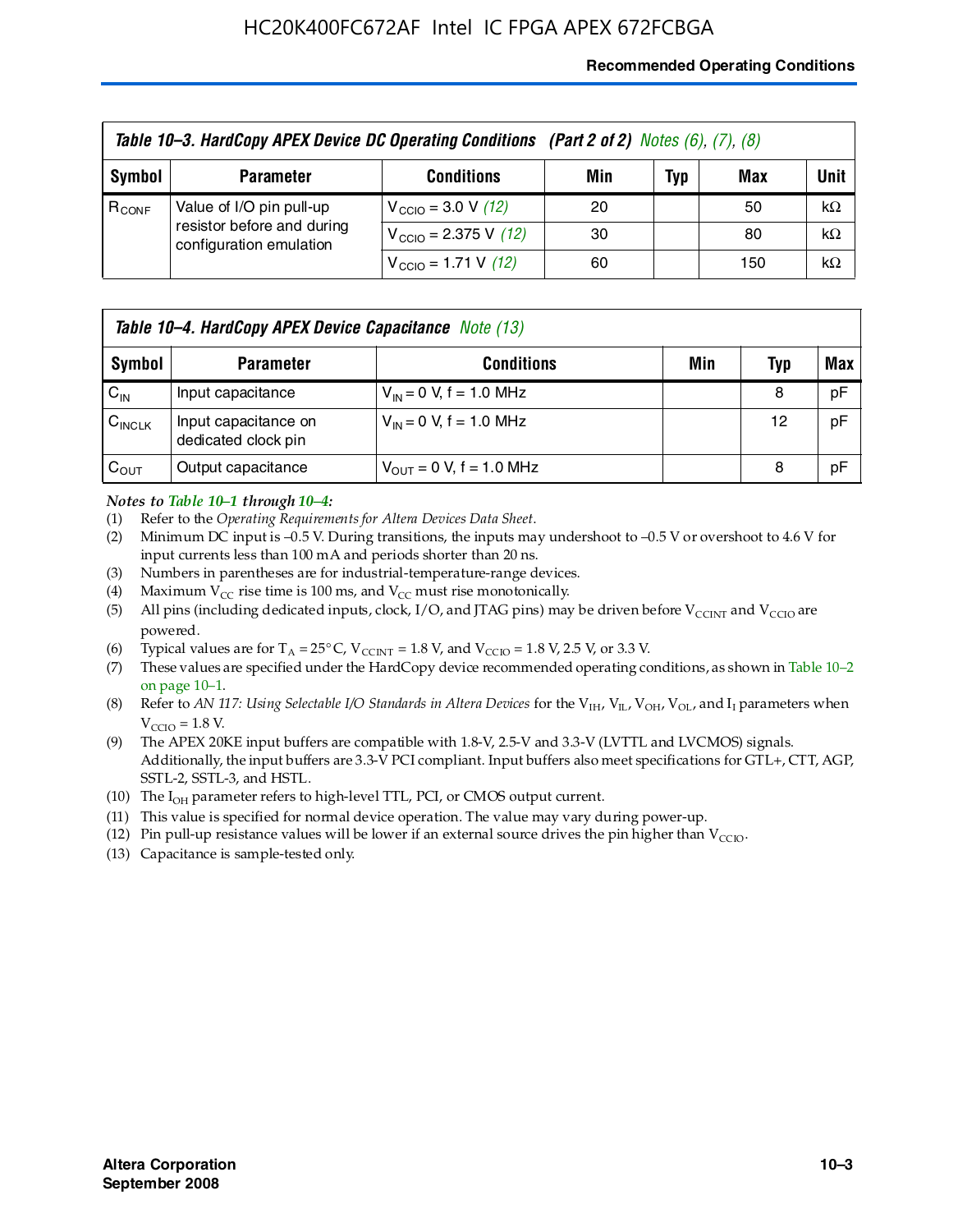Tables 10–5 through 10–20 list the DC operating specifications for the supported I/O standards. These tables list minimal specifications only; HardCopy devices may exceed these specifications.

|                   | Table 10-5. LVTTL I/O Specifications |                                                                 |                |                         |              |  |  |  |  |
|-------------------|--------------------------------------|-----------------------------------------------------------------|----------------|-------------------------|--------------|--|--|--|--|
| Symbol            | <b>Parameter</b>                     | <b>Conditions</b>                                               | <b>Minimum</b> | <b>Maximum</b>          | <b>Units</b> |  |  |  |  |
| V <sub>CCIO</sub> | Output supply<br>voltage             |                                                                 | 3.0            | 3.6                     | $\vee$       |  |  |  |  |
| $V_{IH}$          | High-level input<br>voltage          |                                                                 | 2.0            | $V_{\text{CCIO}} + 0.3$ | v            |  |  |  |  |
| $V_{IL}$          | Low-level input<br>voltage           |                                                                 | $-0.3$         | 0.8                     | $\vee$       |  |  |  |  |
| $\mathbf{l}_{1}$  | Input pin leakage<br>current         | $V_{IN} = 0$ V or 3.3 V                                         | $-10$          | 10                      | μA           |  |  |  |  |
| $V_{OH}$          | High-level output<br>voltage         | $I_{OH} = -12$ mA,<br>$V_{\text{CCIO}} = 3.0 V(1)$              | 2.4            |                         | v            |  |  |  |  |
| $V_{OL}$          | Low-level output<br>voltage          | $I_{\Omega I} = 12 \text{ mA}$<br>$V_{\text{CCIO}} = 3.0 V (2)$ |                | 0.4                     | $\vee$       |  |  |  |  |

| Table 10-6. LVCMOS I/O Specifications |                               |                                                       |                         |                  |              |  |  |  |
|---------------------------------------|-------------------------------|-------------------------------------------------------|-------------------------|------------------|--------------|--|--|--|
| Symbol                                | <b>Parameter</b>              | <b>Conditions</b>                                     | <b>Minimum</b>          | <b>Maximum</b>   | <b>Units</b> |  |  |  |
| V <sub>CCIO</sub>                     | Power supply<br>voltage range |                                                       | 3.0                     | 3.6              | $\vee$       |  |  |  |
| $V_{\text{IH}}$                       | High-level input<br>voltage   |                                                       | 2.0                     | $V_{CClO}$ + 0.3 | $\vee$       |  |  |  |
| $V_{IL}$                              | Low-level input<br>voltage    |                                                       | $-0.3$                  | 0.8              | $\vee$       |  |  |  |
| H,                                    | Input pin leakage<br>current  | $V_{IN} = 0$ V or 3.3 V                               | $-10$                   | 10               | μA           |  |  |  |
| $V_{OH}$                              | High-level output<br>voltage  | $V_{\text{CCIO}} = 3.0 V$<br>$I_{OH} = -0.1$ mA $(1)$ | $V_{\text{CCIO}} - 0.2$ |                  | $\vee$       |  |  |  |
| $V_{OL}$                              | Low-level output<br>voltage   | $V_{\text{CCIO}} = 3.0 V$<br>$I_{OL} = 0.1$ mA (2)    |                         | 0.2              | $\vee$       |  |  |  |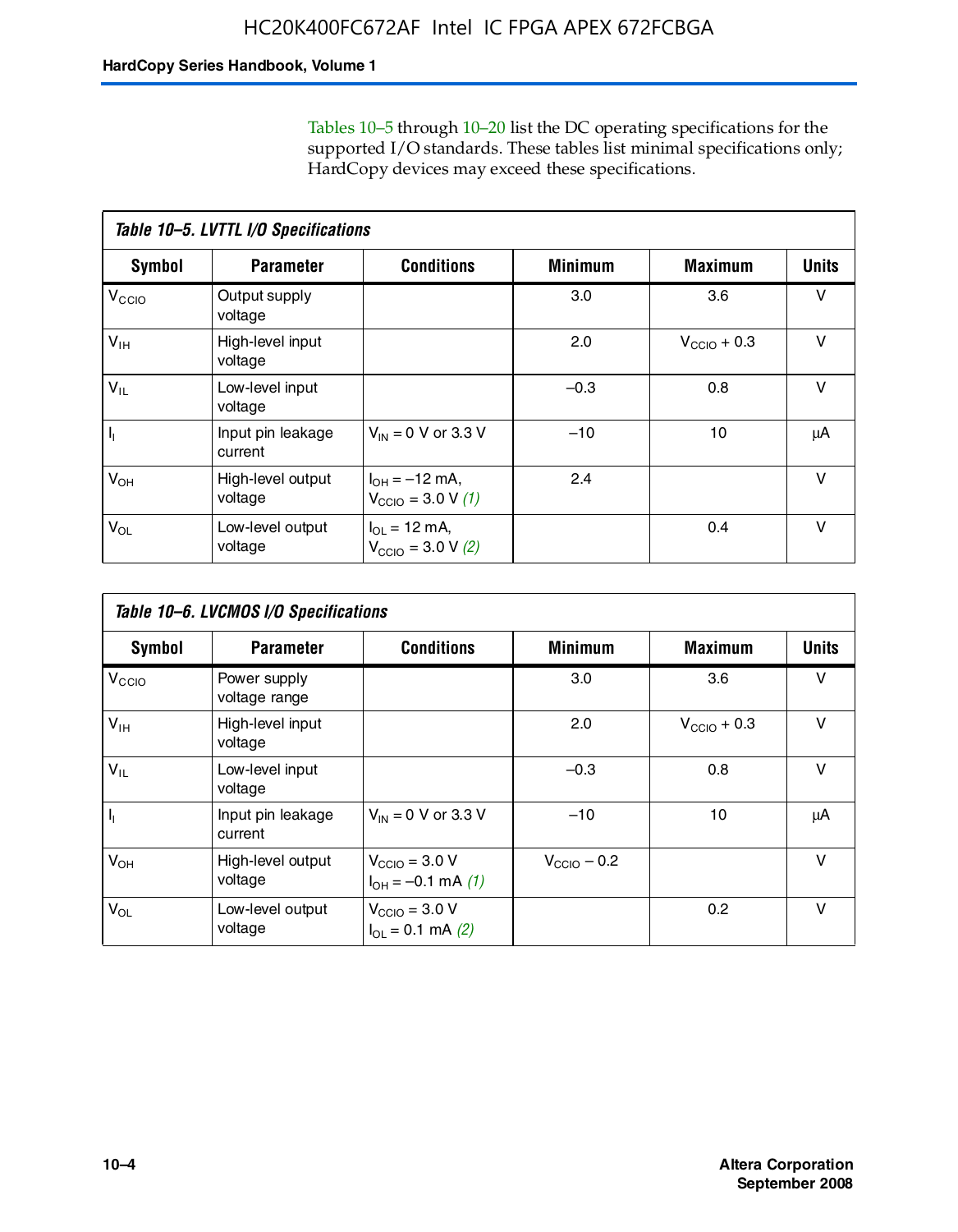# **Recommended Operating Conditions**

|                   | Table 10-7. 2.5-V I/O Specifications |                           |                |                         |              |
|-------------------|--------------------------------------|---------------------------|----------------|-------------------------|--------------|
| Symbol            | <b>Parameter</b>                     | <b>Conditions</b>         | <b>Minimum</b> | <b>Maximum</b>          | <b>Units</b> |
| V <sub>CCIO</sub> | Output supply<br>voltage             |                           | 2.375          | 2.625                   | v            |
| $V_{\text{IH}}$   | High-level input<br>voltage          |                           | 1.7            | $V_{\text{CCIO}} + 0.3$ | $\vee$       |
| $V_{IL}$          | Low-level input<br>voltage           |                           | $-0.3$         | 0.7                     | $\vee$       |
| $\mathbf{l}_1$    | Input pin leakage<br>current         | $V_{IN} = 0$ V or 3.3 V   | $-10$          | 10                      | μA           |
| $V_{OH}$          | High-level output                    | $I_{OH} = -0.1$ mA $(1)$  | 2.1            |                         | $\vee$       |
|                   | voltage                              | $I_{OH} = -1$ mA (1)      | 2.0            |                         | V            |
|                   |                                      | $I_{OH} = -2$ mA (1)      | 1.7            |                         | v            |
| $V_{OL}$          | Low-level output                     | $I_{\Omega}$ = 0.1 mA (2) |                | 0.2                     | v            |
|                   | voltage                              | $I_{OL} = 1$ mA (2)       |                | 0.4                     | $\vee$       |
|                   |                                      | $I_{OL} = 2$ mA (2)       |                | 0.7                     | v            |

|                   | Table 10-8. 1.8-V I/O Specifications |                         |                               |                               |              |  |  |  |  |
|-------------------|--------------------------------------|-------------------------|-------------------------------|-------------------------------|--------------|--|--|--|--|
| Symbol            | <b>Parameter</b>                     | <b>Conditions</b>       | <b>Minimum</b>                | <b>Maximum</b>                | <b>Units</b> |  |  |  |  |
| V <sub>CCIO</sub> | Output supply<br>voltage             |                         | 1.7                           | 1.9                           | v            |  |  |  |  |
| $V_{IH}$          | High-level input<br>voltage          |                         | $0.65 \times V_{\text{CCIO}}$ | $V_{\text{CCIO}} + 0.3$       | v            |  |  |  |  |
| $V_{IL}$          | Low-level input<br>voltage           |                         |                               | $0.35 \times V_{\text{CCIO}}$ | $\vee$       |  |  |  |  |
| $\mathbf{l}_{1}$  | Input pin leakage<br>current         | $V_{IN} = 0$ V or 3.3 V | $-10$                         | 10                            | μA           |  |  |  |  |
| $V_{OH}$          | High-level output<br>voltage         | $I_{OH} = -2$ mA (1)    | $V_{\text{CCIO}} - 0.45$      |                               | v            |  |  |  |  |
| $V_{OL}$          | Low-level output<br>voltage          | $I_{\Omega}$ = 2 mA (2) |                               | 0.45                          | $\vee$       |  |  |  |  |

| Table 10-9. 3.3-V PCI Specifications (Part 1 of 2) |                             |                   |                              |                |                         |       |  |
|----------------------------------------------------|-----------------------------|-------------------|------------------------------|----------------|-------------------------|-------|--|
| Symbol                                             | <b>Parameter</b>            | <b>Conditions</b> | <b>Minimum</b>               | <b>Typical</b> | <b>Maximum</b>          | Units |  |
| V <sub>CIO</sub>                                   | I/O supply voltage          |                   | 3.0                          | 3.3            | 3.6                     |       |  |
| $V_{\text{IH}}$                                    | High-level input<br>voltage |                   | $0.5 \times V_{\text{CCIO}}$ |                | $V_{\text{CCIO}} + 0.5$ |       |  |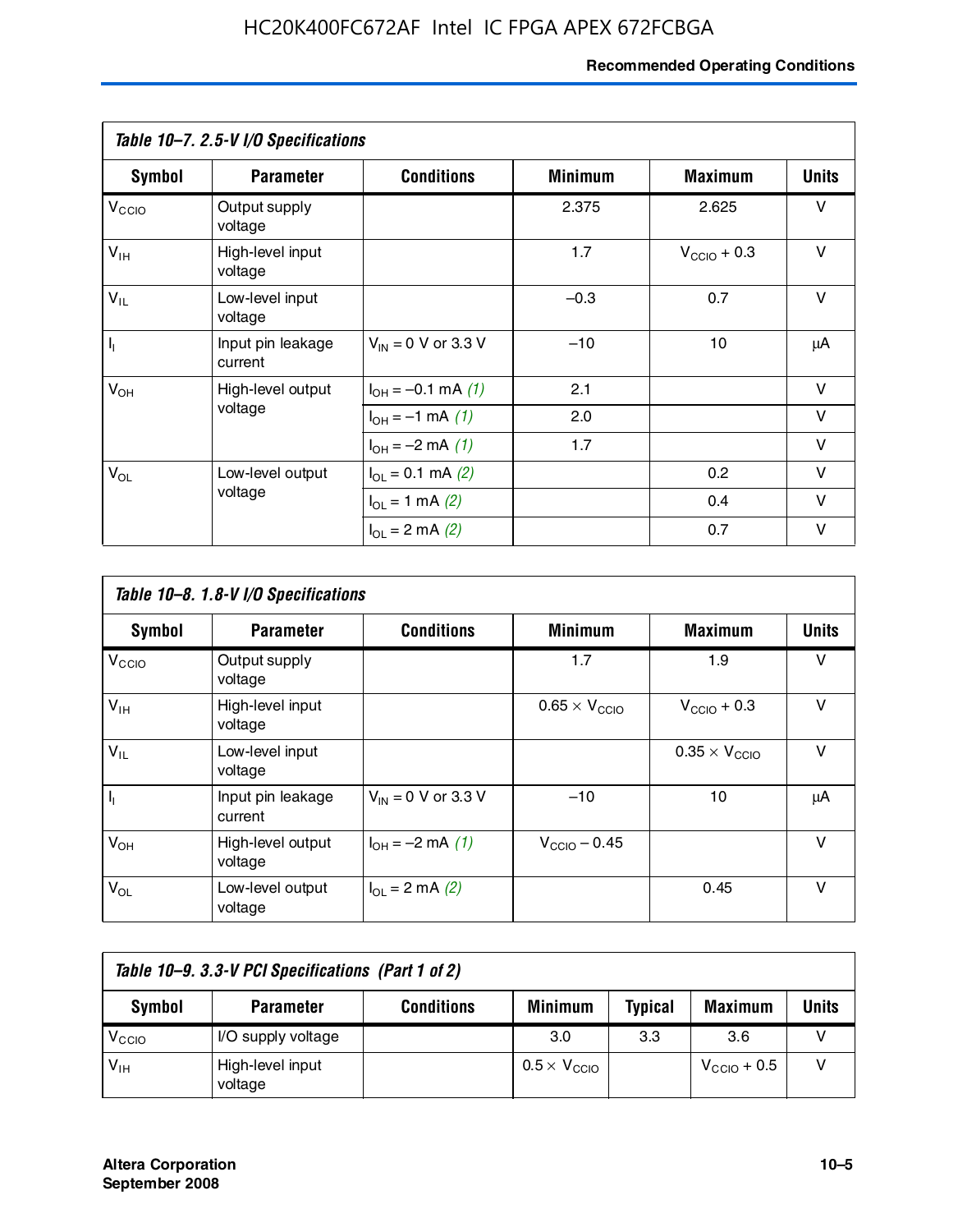# HC20K400FC672AF Intel IC FPGA APEX 672FCBGA

| Table 10-9. 3.3-V PCI Specifications (Part 2 of 2) |                              |                                        |                              |         |                              |              |  |
|----------------------------------------------------|------------------------------|----------------------------------------|------------------------------|---------|------------------------------|--------------|--|
| Symbol                                             | <b>Parameter</b>             | <b>Conditions</b>                      | <b>Minimum</b>               | Typical | <b>Maximum</b>               | <b>Units</b> |  |
| $V_{IL}$                                           | Low-level input<br>voltage   |                                        | $-0.5$                       |         | $0.3 \times V_{\text{CCIO}}$ | v            |  |
|                                                    | Input pin leakage<br>current | $0 < V_{IN} < V_{CCIO}$                | $-10$                        |         | 10                           | μA           |  |
| $V_{OH}$                                           | High-level output<br>voltage | $I_{\text{OUT}} = -500 \mu A$          | $0.9 \times V_{\text{CCIO}}$ |         |                              | v            |  |
| $V_{OL}$                                           | Low-level output<br>voltage  | $I_{\text{OUT}} = 1,500 \,\mu\text{A}$ |                              |         | $0.1 \times V_{\text{CCIO}}$ | v            |  |

| Table 10-10. 3.3-V PCI-X Specifications |                              |                               |                              |                |                               |              |  |
|-----------------------------------------|------------------------------|-------------------------------|------------------------------|----------------|-------------------------------|--------------|--|
| <b>Symbol</b>                           | <b>Parameter</b>             | <b>Conditions</b>             | <b>Minimum</b>               | <b>Typical</b> | Maximum                       | <b>Units</b> |  |
| V <sub>CCIO</sub>                       | Output supply<br>voltage     |                               | 3.0                          | 3.3            | 3.6                           | v            |  |
| $V_{\text{IH}}$                         | High-level input<br>voltage  |                               | $0.5 \times V_{\text{CCIO}}$ |                | $V_{CClO}$ + 0.5              | $\vee$       |  |
| $V_{IL}$                                | Low-level input<br>voltage   |                               | $-0.5$                       |                | $0.35 \times V_{\text{CCIO}}$ | $\vee$       |  |
| $V_{IPU}$                               | Input pull-up voltage        |                               | $0.7 \times V_{\text{CCIO}}$ |                |                               | $\vee$       |  |
| $I_{\rm IL}$                            | Input pin leakage<br>current | $0 < V_{IN} < V_{CGIO}$       | $-10.0$                      |                | 10.0                          | μA           |  |
| $V_{OH}$                                | High-level output<br>voltage | $I_{\text{OUT}} = -500 \mu A$ | $0.9 \times V_{\text{CCIO}}$ |                |                               | $\vee$       |  |
| $V_{OL}$                                | Low-level output<br>voltage  | $I_{\text{OUT}} = 1500 \mu A$ |                              |                | $0.1 \times V_{\text{CCIO}}$  | $\vee$       |  |
| L <sub>PIN</sub>                        | Pin Inductance               |                               |                              |                | 15.0                          | nH           |  |

| Table 10-11. 3.3-V LVDS I/O Specifications (Part 1 of 2) |                                          |                    |                |                |                |              |  |  |
|----------------------------------------------------------|------------------------------------------|--------------------|----------------|----------------|----------------|--------------|--|--|
| Symbol                                                   | <b>Parameter</b>                         | <b>Conditions</b>  | <b>Minimum</b> | <b>Typical</b> | <b>Maximum</b> | <b>Units</b> |  |  |
| V <sub>CIO</sub>                                         | I/O supply voltage                       |                    | 3.135          | 3.3            | 3.465          | v            |  |  |
| $V_{OD}$                                                 | Differential output<br>voltage           | $R_1 = 100 \Omega$ | 250            |                | 450            | mV           |  |  |
| $V_{OD}$                                                 | Change in VOD<br>between high and<br>low | $R_i = 100 \Omega$ |                |                | 50             | mV           |  |  |
| $V_{OS}$                                                 | Output offset voltage                    | $R_1 = 100 \Omega$ | 1.125          | 1.25           | 1.375          | v            |  |  |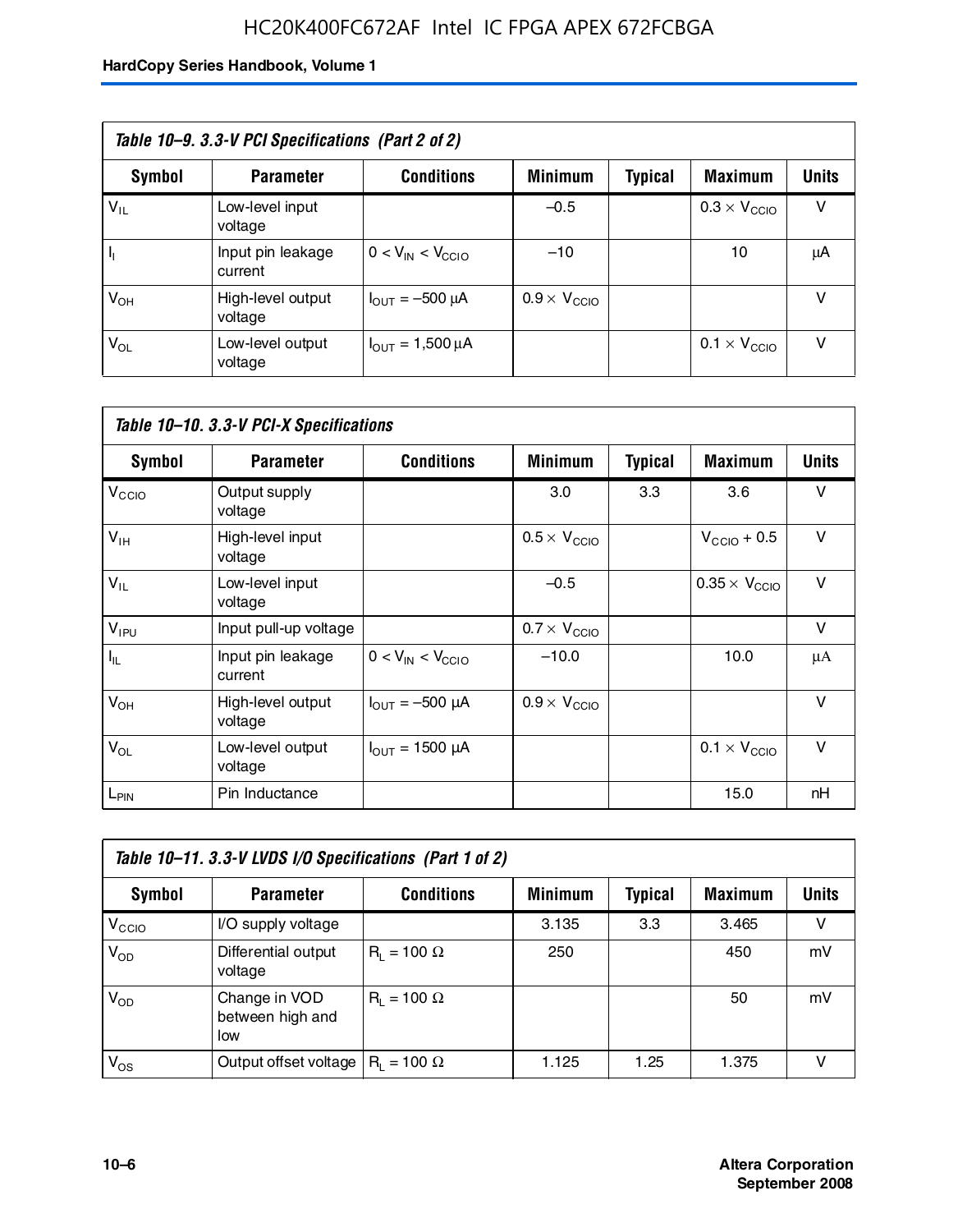# **Recommended Operating Conditions**

| Table 10-11. 3.3-V LVDS I/O Specifications (Part 2 of 2) |                                                                              |                    |                |                |                |              |  |
|----------------------------------------------------------|------------------------------------------------------------------------------|--------------------|----------------|----------------|----------------|--------------|--|
| Symbol                                                   | <b>Parameter</b>                                                             | <b>Conditions</b>  | <b>Minimum</b> | <b>Typical</b> | <b>Maximum</b> | <b>Units</b> |  |
| $V_{OS}$                                                 | Change in VOS<br>between high and<br>low                                     | $R_1 = 100 \Omega$ |                |                | 50             | mV           |  |
| V <sub>TH</sub>                                          | Differential input<br>threshold                                              | $V_{CM}$ = 1.2 V   | $-100$         |                | 100            | mV           |  |
| $V_{IN}$                                                 | Receiver input<br>voltage range                                              |                    | 0.0            |                | 2.4            | v            |  |
| $R_{\perp}$                                              | Receiver differential<br>input resistor<br>(external to<br>APEX 20K devices) |                    | 90             | 100            | 110            | Ω            |  |

| Table 10-12. GTL+ I/O Specifications |                             |                          |                 |                |                 |              |  |
|--------------------------------------|-----------------------------|--------------------------|-----------------|----------------|-----------------|--------------|--|
| <b>Symbol</b>                        | <b>Parameter</b>            | <b>Conditions</b>        | <b>Minimum</b>  | <b>Typical</b> | <b>Maximum</b>  | <b>Units</b> |  |
| $V_{TT}$                             | Termination voltage         |                          | 1.35            | 1.5            | 1.65            | v            |  |
| $V_{REF}$                            | Reference voltage           |                          | 0.88            | 1.0            | 1.12            | $\vee$       |  |
| $V_{IH}$                             | High-level input<br>voltage |                          | $V_{REF}$ + 0.1 |                |                 | $\vee$       |  |
| $V_{IL}$                             | Low-level input<br>voltage  |                          |                 |                | $V_{BFF}$ – 0.1 | $\vee$       |  |
| $V_{OL}$                             | Low-level output<br>voltage | $I_{\Omega}$ = 36 mA (2) |                 |                | 0.65            | $\vee$       |  |

| Table 10–13. SSTL-2 Class I Specifications (Part 1 of 2) |                             |                   |                  |           |                         |              |  |
|----------------------------------------------------------|-----------------------------|-------------------|------------------|-----------|-------------------------|--------------|--|
| Symbol                                                   | <b>Parameter</b>            | <b>Conditions</b> | <b>Minimum</b>   | Typical   | <b>Maximum</b>          | <b>Units</b> |  |
| V <sub>CCIO</sub>                                        | I/O supply voltage          |                   | 2.375            | 2.5       | 2.625                   | v            |  |
| $V_{TT}$                                                 | Termination voltage         |                   | $V_{REF}$ – 0.04 | $V_{REF}$ | $V_{REF}$ + 0.04        | v            |  |
| $V_{BEF}$                                                | Reference voltage           |                   | 1.15             | 1.25      | 1.35                    | v            |  |
| $V_{IH}$                                                 | High-level input<br>voltage |                   | $V_{REF}$ + 0.18 |           | $V_{\text{CCIO}} + 0.3$ | v            |  |
| $V_{\rm IL}$                                             | Low-level input<br>voltage  |                   | $-0.3$           |           | $V_{BFE}$ – 0.18        | v            |  |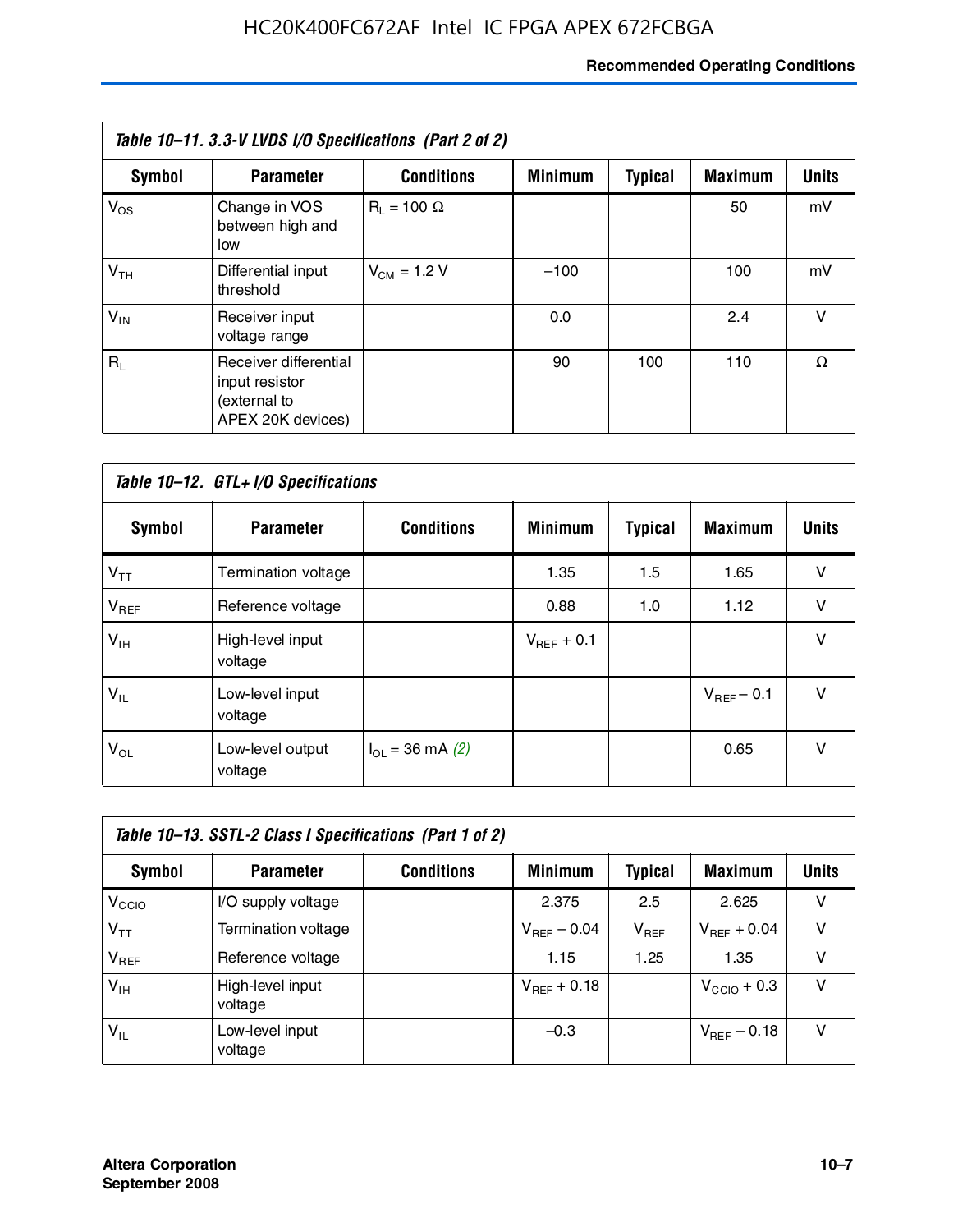# HC20K400FC672AF Intel IC FPGA APEX 672FCBGA

| Table 10–13. SSTL-2 Class I Specifications (Part 2 of 2) |                              |                           |                 |                |                 |              |  |
|----------------------------------------------------------|------------------------------|---------------------------|-----------------|----------------|-----------------|--------------|--|
| Symbol                                                   | <b>Parameter</b>             | <b>Conditions</b>         | <b>Minimum</b>  | <b>Typical</b> | <b>Maximum</b>  | <b>Units</b> |  |
| $V_{OH}$                                                 | High-level output<br>voltage | $I_{OH} = -7.6$ mA (1)    | $V_{TT}$ + 0.57 |                |                 |              |  |
| $V_{OL}$                                                 | Low-level output<br>voltage  | $I_{\Omega}$ = 7.6 mA (2) |                 |                | $V_{TT}$ – 0.57 |              |  |

| Table 10–14. SSTL-2 Class II Specifications |                              |                                       |                         |                |                  |        |  |
|---------------------------------------------|------------------------------|---------------------------------------|-------------------------|----------------|------------------|--------|--|
| <b>Symbol</b>                               | <b>Parameter</b>             | <b>Conditions</b>                     | <b>Minimum</b>          | <b>Typical</b> | <b>Maximum</b>   | Units  |  |
| V <sub>CCIO</sub>                           | I/O supply voltage           |                                       | 2.375                   | 2.5            | 2.625            | v      |  |
| $V_{TT}$                                    | Termination voltage          |                                       | $V_{BFF}$ – 0.04        | $V_{REF}$      | $V_{BFF}$ + 0.04 | v      |  |
| $V_{REF}$                                   | Reference voltage            |                                       | 1.15                    | 1.25           | 1.35             | v      |  |
| $V_{IH}$                                    | High-level input<br>voltage  |                                       | $V_{\text{BFE}} + 0.18$ |                | $V_{CCD}$ + 0.3  | v      |  |
| $V_{IL}$                                    | Low-level input<br>voltage   |                                       | $-0.3$                  |                | $V_{BFE}$ – 0.18 | $\vee$ |  |
| $V_{OH}$                                    | High-level output<br>voltage | $I_{OH} = -15.2$ mA (1)               | $V_{TT}$ + 0.76         |                |                  | $\vee$ |  |
| $V_{OL}$                                    | Low-level output<br>voltage  | $I_{\text{O1}} = 15.2 \text{ mA} (2)$ |                         |                | $V_{TT} - 0.76$  | $\vee$ |  |

| Table 10–15. SSTL-3 Class I Specifications |                              |                         |                         |                |                         |              |  |
|--------------------------------------------|------------------------------|-------------------------|-------------------------|----------------|-------------------------|--------------|--|
| <b>Symbol</b>                              | <b>Parameter</b>             | <b>Conditions</b>       | <b>Minimum</b>          | <b>Typical</b> | <b>Maximum</b>          | <b>Units</b> |  |
| V <sub>CCIO</sub>                          | I/O supply voltage           |                         | 3.0                     | 3.3            | 3.6                     | $\vee$       |  |
| $V_{TT}$                                   | Termination voltage          |                         | $V_{\text{BFE}} - 0.05$ | $V_{REF}$      | $V_{BFF}$ + 0.05        | v            |  |
| $V_{REF}$                                  | Reference voltage            |                         | 1.3                     | 1.5            | 1.7                     | v            |  |
| $V_{\text{IH}}$                            | High-level input<br>voltage  |                         | $V_{BEF}$ + 0.2         |                | $V_{\text{CCIO}} + 0.3$ | v            |  |
| $V_{IL}$                                   | Low-level input<br>voltage   |                         | $-0.3$                  |                | $V_{BFF}$ – 0.2         | v            |  |
| $V_{OH}$                                   | High-level output<br>voltage | $I_{OH} = -8$ mA (1)    | $V_{TT} + 0.6$          |                |                         | v            |  |
| $V_{OL}$                                   | Low-level output<br>voltage  | $I_{\Omega}$ = 8 mA (2) |                         |                | $V_{TT} - 0.6$          | v            |  |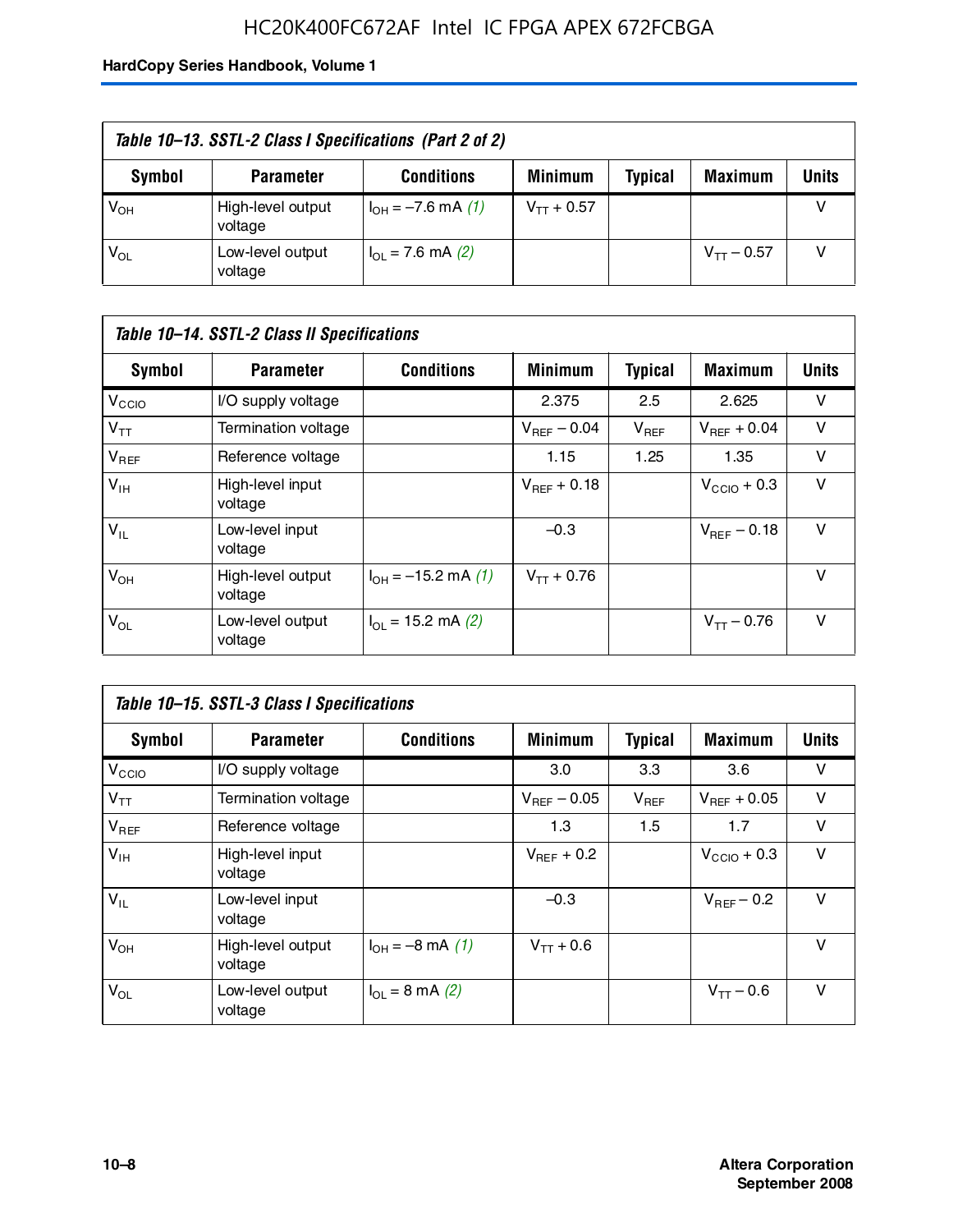# **Recommended Operating Conditions**

| Table 10–16. SSTL-3 Class II Specifications |                              |                          |                         |                |                  |              |  |
|---------------------------------------------|------------------------------|--------------------------|-------------------------|----------------|------------------|--------------|--|
| Symbol                                      | <b>Parameter</b>             | <b>Conditions</b>        | <b>Minimum</b>          | <b>Typical</b> | <b>Maximum</b>   | <b>Units</b> |  |
| V <sub>CCIO</sub>                           | I/O supply voltage           |                          | 3.0                     | 3.3            | 3.6              | v            |  |
| $V_{TT}$                                    | Termination voltage          |                          | $V_{\text{BFE}} - 0.05$ | $V_{REF}$      | $V_{BFF}$ + 0.05 | v            |  |
| $V_{REF}$                                   | Reference voltage            |                          | 1.3                     | 1.5            | 1.7              | v            |  |
| $V_{IH}$                                    | High-level input<br>voltage  |                          | $V_{BFF}$ + 0.2         |                | $V_{CCD}$ + 0.3  | v            |  |
| $V_{IL}$                                    | Low-level input<br>voltage   |                          | $-0.3$                  |                | $V_{BFF}$ – 0.2  | $\vee$       |  |
| $V_{OH}$                                    | High-level output<br>voltage | $I_{OH} = -16$ mA (1)    | $V_{TT}$ + 0.8          |                |                  | v            |  |
| $V_{OL}$                                    | Low-level output<br>voltage  | $I_{\Omega}$ = 16 mA (2) |                         |                | $V_{TT} - 0.8$   | v            |  |

| Table 10-17. HSTL Class I I/O Specifications |                              |                                 |                         |                |                         |        |  |
|----------------------------------------------|------------------------------|---------------------------------|-------------------------|----------------|-------------------------|--------|--|
| Symbol                                       | <b>Parameter</b>             | <b>Conditions</b>               | <b>Minimum</b>          | <b>Typical</b> | <b>Maximum</b>          | Units  |  |
| V <sub>CCIO</sub>                            | I/O supply voltage           |                                 | 1.71                    | 1.8            | 1.89                    | v      |  |
| $V_{TT}$                                     | Termination voltage          |                                 | $V_{\text{BFE}} - 0.05$ | $V_{REF}$      | $V_{BFF}$ + 0.05        | $\vee$ |  |
| $V_{REF}$                                    | Reference voltage            |                                 | 0.68                    | 0.75           | 0.90                    | $\vee$ |  |
| $V_{\text{IH}}$                              | High-level input<br>voltage  |                                 | $V_{BFF}$ + 0.1         |                | $V_{\text{CCIO}} + 0.3$ | $\vee$ |  |
| $V_{IL}$                                     | Low-level input<br>voltage   |                                 | $-0.3$                  |                | $V_{BFF}$ – 0.1         | $\vee$ |  |
| $V_{OH}$                                     | High-level output<br>voltage | $I_{OH} = -8$ mA (1)            | $V_{\text{CCIO}} - 0.4$ |                |                         | v      |  |
| $V_{OL}$                                     | Low-level output<br>voltage  | $I_{\Omega} = 8 \text{ mA}$ (2) |                         |                | 0.4                     | $\vee$ |  |

| Table 10-18. LVPECL Specifications (Part 1 of 2) |                             |                |         |                |              |  |  |
|--------------------------------------------------|-----------------------------|----------------|---------|----------------|--------------|--|--|
| Symbol                                           | <b>Parameter</b>            | <b>Minimum</b> | Typical | <b>Maximum</b> | <b>Units</b> |  |  |
| V <sub>CCIO</sub>                                | Output Supply<br>Voltage    | 3.135          | 3.3     | 3.465          | v            |  |  |
| $V_{IH}$                                         | Low-level input<br>voltage  | 1,300          |         | 1,700          | mV           |  |  |
| $V_{IL}$                                         | High-level input<br>voltage | 2,100          |         | 2,600          | mV           |  |  |
| $V_{OH}$                                         | Low-level output<br>voltage | 1,450          |         | 1,650          | mV           |  |  |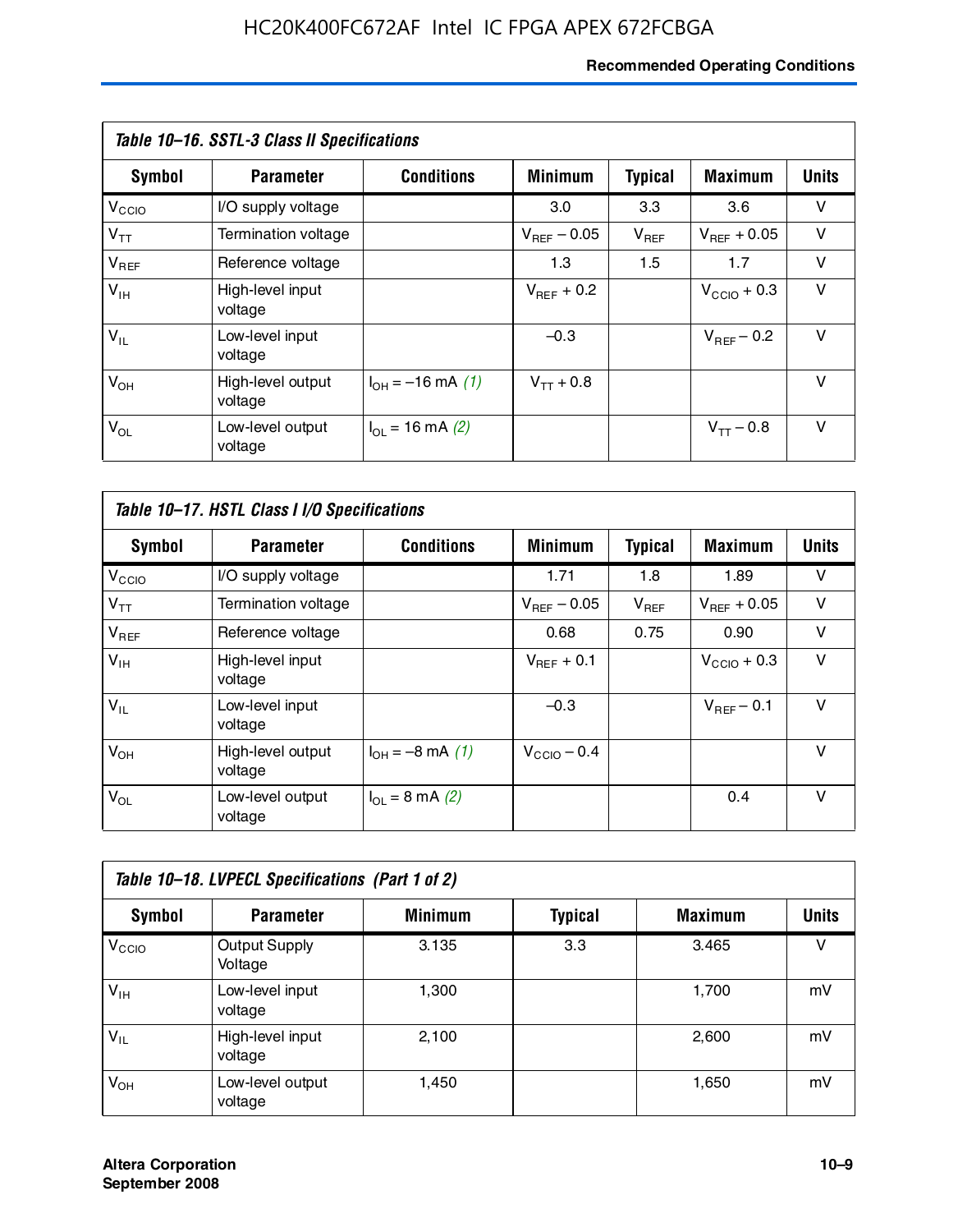| Table 10-18. LVPECL Specifications (Part 2 of 2) |                                         |                |                |                |              |  |  |
|--------------------------------------------------|-----------------------------------------|----------------|----------------|----------------|--------------|--|--|
| Symbol                                           | <b>Parameter</b>                        | <b>Minimum</b> | <b>Typical</b> | <b>Maximum</b> | <b>Units</b> |  |  |
| $V_{OL}$                                         | High-level output<br>voltage            | 2,275          |                | 2,420          | mV           |  |  |
| $V_{ID}$                                         | Input voltage<br>differential           | 400            | 600            | 950            | mV           |  |  |
| $V_{OD}$                                         | Output voltage<br>differential          | 625            | 800            | 950            | mV           |  |  |
| $t_r$ , $t_f$                                    | Rise and fall time<br>(20 to 80%)       | 85             |                | 325            | ps           |  |  |
| t <sub>DSKEW</sub>                               | Differential skew                       |                |                | 25             | ps           |  |  |
| $t_{\rm O}$                                      | Output load                             |                | 150            |                | Ω            |  |  |
| $R_{\rm L}$                                      | Receiver differential<br>input resistor |                | 100            |                | Ω            |  |  |

| Table 10–19. 3.3-V AGP I/O Specifications |                              |                               |                               |                |                               |              |  |
|-------------------------------------------|------------------------------|-------------------------------|-------------------------------|----------------|-------------------------------|--------------|--|
| Symbol                                    | <b>Parameter</b>             | <b>Conditions</b>             | <b>Minimum</b>                | <b>Typical</b> | <b>Maximum</b>                | <b>Units</b> |  |
| V <sub>CCIO</sub>                         | I/O supply voltage           |                               | 3.15                          | 3.3            | 3.45                          | v            |  |
| $V_{REF}$                                 | Reference voltage            |                               | $0.39 \times V_{\text{CCIO}}$ |                | $0.41 \times V_{\text{CCIO}}$ | v            |  |
| $V_{\text{IH}}$                           | High-level input<br>voltage  |                               | $0.5 \times V_{\text{CCIO}}$  |                | $V_{CClO}$ + 0.5              | v            |  |
| $V_{IL}$                                  | Low-level input<br>voltage   |                               |                               |                | $0.3 \times V_{\text{CCIO}}$  | $\vee$       |  |
| $V_{OH}$                                  | High-level output<br>voltage | $I_{\text{OUT}} = -500 \mu A$ | $0.9 \times V_{\text{CCIO}}$  |                | 3.6                           | $\vee$       |  |
| $V_{OL}$                                  | Low-level output<br>voltage  | $I_{OUT}$ = 1500 µA           |                               |                | $0.1 \times V_{\text{CCIO}}$  | $\vee$       |  |
| $I_1$                                     | Input pin leakage<br>current | $0 < V_{IN} < V_{CCIO}$       | $-10$                         |                | 10                            | μA           |  |

| Table 10–20. CTT I/O Specifications (Part 1 of 2) |                                      |                   |                 |                |                |       |  |
|---------------------------------------------------|--------------------------------------|-------------------|-----------------|----------------|----------------|-------|--|
| <b>Symbol</b>                                     | <b>Parameter</b>                     | <b>Conditions</b> | <b>Minimum</b>  | <b>Typical</b> | <b>Maximum</b> | Units |  |
| V <sub>CIO</sub>                                  | I/O supply voltage                   |                   | 3.0             | 3.3            | 3.6            |       |  |
| $V_{TT}/V_{REF}$ (3)                              | Termination and<br>reference voltage |                   | 1.35            | 1.5            | 1.65           |       |  |
| $V_{IH}$                                          | High-level input<br>voltage          |                   | $V_{BFF}$ + 0.2 |                |                |       |  |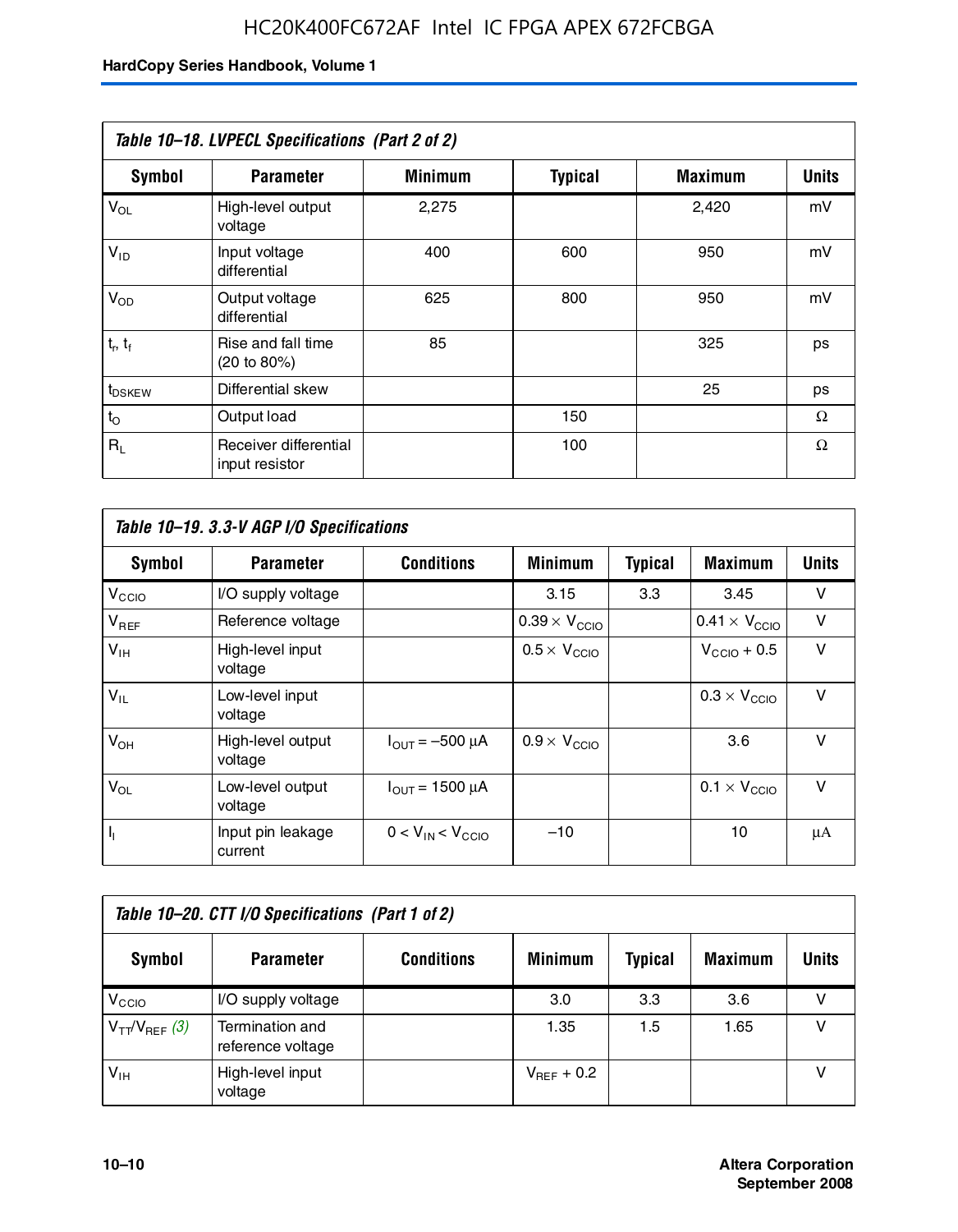### **Recommended Operating Conditions**

| Table 10–20. CTT I/O Specifications (Part 2 of 2) |                                                      |                                             |                 |                |                 |              |  |
|---------------------------------------------------|------------------------------------------------------|---------------------------------------------|-----------------|----------------|-----------------|--------------|--|
| Symbol                                            | <b>Parameter</b>                                     | <b>Conditions</b>                           | <b>Minimum</b>  | <b>Typical</b> | <b>Maximum</b>  | <b>Units</b> |  |
| $V_{IL}$                                          | Low-level input<br>voltage                           |                                             |                 |                | $V_{BFF}$ – 0.2 | $\vee$       |  |
| H,                                                | Input pin leakage<br>current                         | $0 < V_{IN} < V_{CCIO}$                     | $-10$           |                | 10              | μA           |  |
| $V_{OH}$                                          | High-level output<br>voltage                         | $I_{OH} = -8$ mA (1)                        | $V_{REF}$ + 0.4 |                |                 | v            |  |
| $V_{OL}$                                          | Low-level output<br>voltage                          | $I_{\Omega}$ = 8 mA (2)                     |                 |                | $V_{BFF}$ – 0.4 | $\vee$       |  |
| $I_{\odot}$                                       | Output leakage<br>current (when output<br>is high Z) | $GND \trianglelefteq V_{OUT} \leq V_{CCIO}$ | $-10$           |                | 10              | μA           |  |

*Notes to Tables 10–5 through 10–20:*

(1) The  $I_{OH}$  parameter refers to high-level output current.

(2) The  $I_{OL}$  parameter refers to low-level output current. This parameter applies to open-drain pins as well as output pins.

(3)  $V_{REF}$  specifies center point of switching range.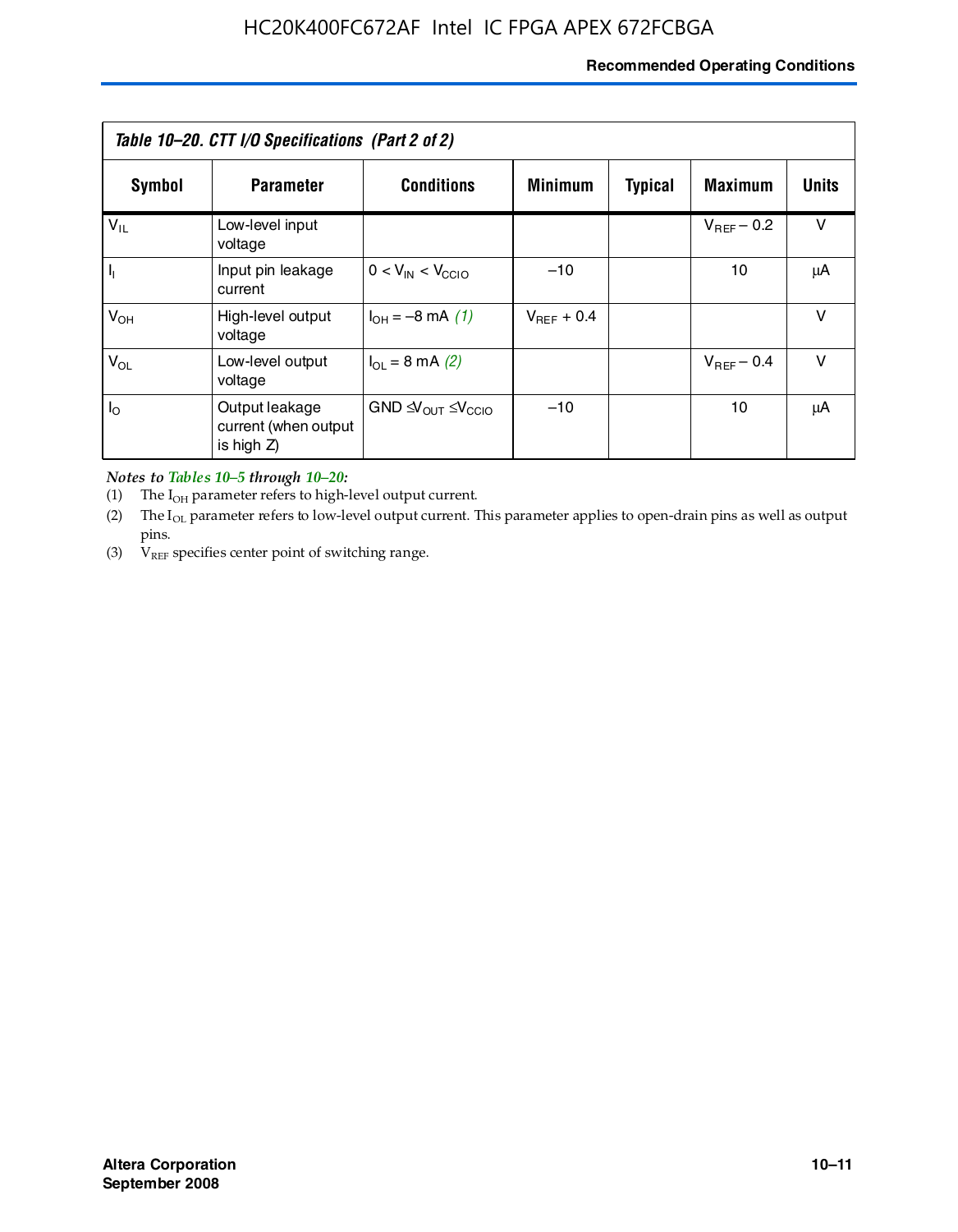Figure 10–1 shows the output drive characteristics of HardCopy APEX devices.



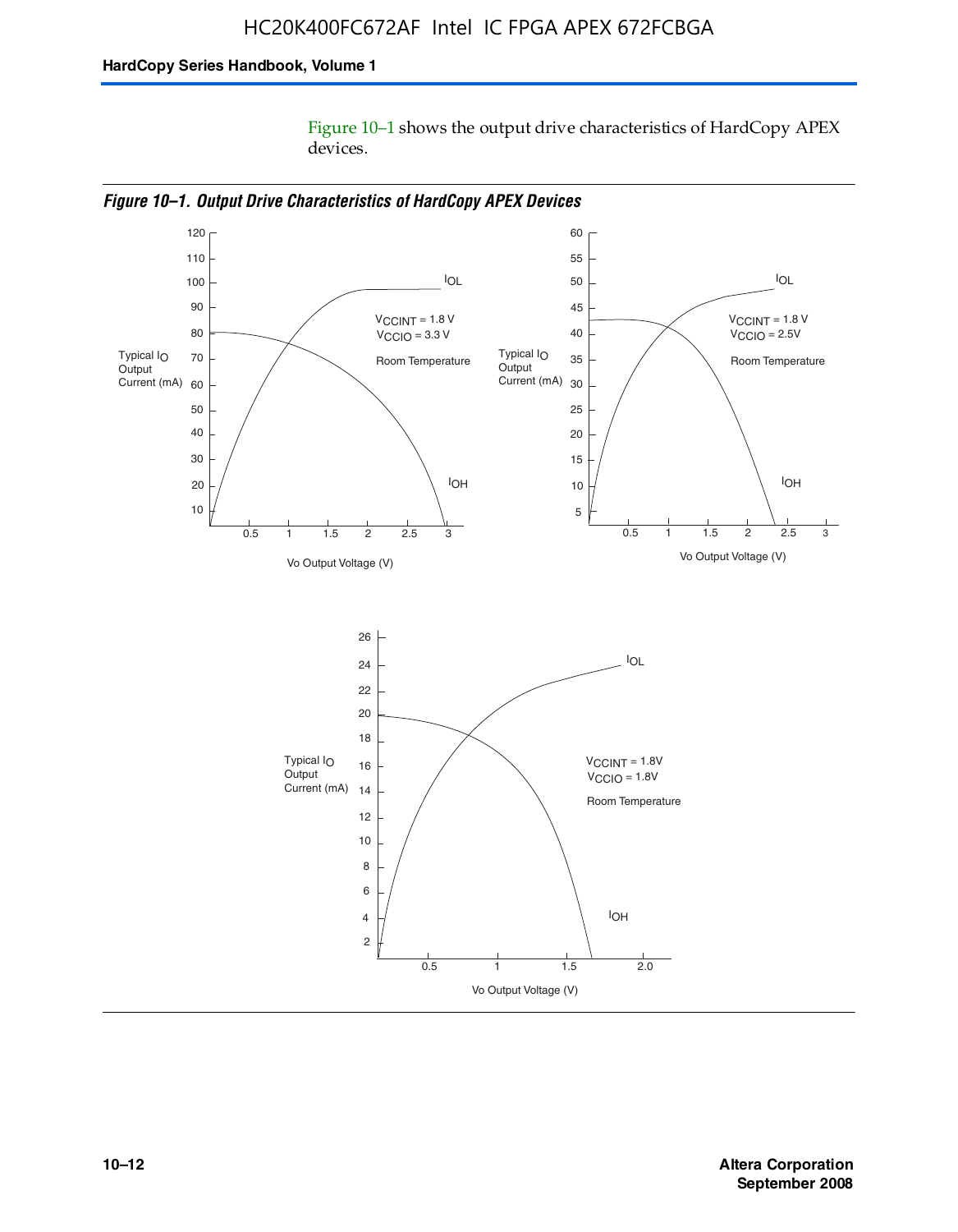#### **Recommended Operating Conditions**

Figure 10–2 shows the timing model for bidirectional I/O pin timing.

*Figure 10–2. Synchronous Bidirectional Pin External Timing*



Tables 10–21 and 10–22 describe HardCopy APEX device external timing parameters.

| <b>Table 10–21. HardCopy APEX Device External Timing Parameters Note (1)</b> |                                                                |                   |  |  |  |  |
|------------------------------------------------------------------------------|----------------------------------------------------------------|-------------------|--|--|--|--|
| Symbol                                                                       | <b>Clock Parameter</b>                                         | <b>Conditions</b> |  |  |  |  |
| t <sub>insu</sub>                                                            | Setup time with global clock at IOE register                   |                   |  |  |  |  |
| t <sub>інн</sub>                                                             | Hold time with global clock at IOE register                    |                   |  |  |  |  |
| τ <sub>ουτςο</sub>                                                           | Clock-to-output delay with global clock at IOE output register | $C1 = 35 pF$      |  |  |  |  |
| <b>t</b> INSUPLL                                                             | Setup time with PLL clock at IOE input register                |                   |  |  |  |  |
| <b>t</b> INHPLL                                                              | Hold time with PLL clock at IOE input register                 |                   |  |  |  |  |
| <b>TOUTCOPLL</b>                                                             | Clock-to-output delay with PLL clock at IOE output register    | $C1 = 35 pF$      |  |  |  |  |

| Table 10–22. HardCopy APEX Device External Bidirectional Timing Parameters (Part 1 of 2) Note (1) |                                                                                       |              |  |  |  |  |
|---------------------------------------------------------------------------------------------------|---------------------------------------------------------------------------------------|--------------|--|--|--|--|
| Symbol                                                                                            | <b>Condition</b>                                                                      |              |  |  |  |  |
| <b><i>L</i>INSUBIDIR</b>                                                                          | Setup time for bidirectional pins with global clock at LAB-adjacent input<br>register |              |  |  |  |  |
| <b><i>L</i>INHBIDIR</b>                                                                           | Hold time for bidirectional pins with global clock at LAB-adjacent input<br>register  |              |  |  |  |  |
| <b>LOUTCOBIDIR</b>                                                                                | Clock-to-output delay for bidirectional pins with global clock at IOE<br>register     | $C1 = 35 pF$ |  |  |  |  |
| <b>T</b> x <sub>7BIDIR</sub>                                                                      | Synchronous output enable register to output buffer disable delay                     | $C1 = 35 pF$ |  |  |  |  |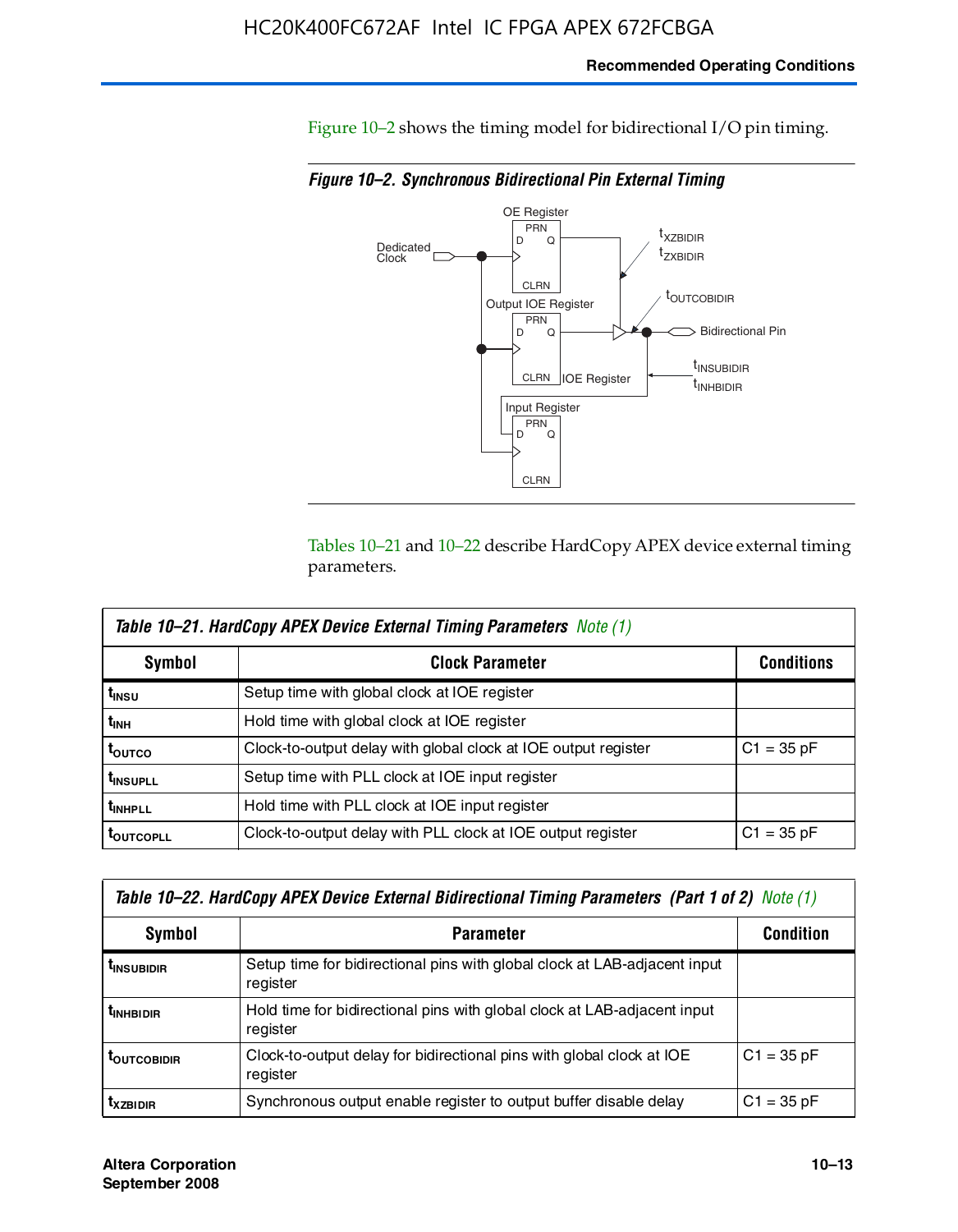| Table 10–22. HardCopy APEX Device External Bidirectional Timing Parameters (Part 2 of 2) Note (1) |                                                                                    |                  |  |  |  |
|---------------------------------------------------------------------------------------------------|------------------------------------------------------------------------------------|------------------|--|--|--|
| Symbol                                                                                            | <b>Parameter</b>                                                                   | <b>Condition</b> |  |  |  |
| t <sub>zxbidir</sub>                                                                              | Synchronous output enable register to output buffer enable delay                   | $C1 = 35 pF$     |  |  |  |
| <b>t</b> insubidirpll                                                                             | Setup time for bidirectional pins with PLL clock at LAB-adiacent input<br>register |                  |  |  |  |
| <b><i>LINHBIDIRPLL</i></b>                                                                        | Hold time for bidirectional pins with PLL clock at LAB-adjacent input<br>register  |                  |  |  |  |
| <b>TOUTCOBIDIRPLL</b>                                                                             | Clock-to-output delay for bidirectional pins with PLL clock at IOE register        | $C1 = 35 pF$     |  |  |  |
| <b>TXZBIDIRPLL</b>                                                                                | Synchronous output enable register to output buffer disable delay with<br>PLL      | $C1 = 35 pF$     |  |  |  |
| <i>t</i> zxbidirpll                                                                               | Synchronous output enable register to output buffer enable delay with<br>PLI.      | $C1 = 35 pF$     |  |  |  |

*Note to Tables 10–21 and 10–22:*

(1) These timing parameters are sample-tested only.

Tables 10–23 and 10–24 show the external timing parameters for HC20K1500 devices.

| Table 10-23. HC20K1500 External Timing Parameters<br>Note (1) |     |     |      |  |
|---------------------------------------------------------------|-----|-----|------|--|
| <b>Symbol</b>                                                 | Min | Max | Unit |  |
| t <sub>INSU</sub>                                             | 2.0 |     | ns   |  |
| $t_{\sf INH}$                                                 | 0.0 |     | ns   |  |
| t <sub>outco</sub>                                            | 2.0 | 5.0 | ns   |  |
| t <sub>INSUPLL</sub>                                          | 3.3 |     | ns   |  |
| t <sub>INHPLL</sub>                                           | 0.0 |     | ns   |  |
| <b>toutcopll</b>                                              | 0.5 | 2.1 | ns   |  |

| Table 10–24. HC20K1500 External Bidirectional Timing Parameters<br>(Part 1 of 2) Note $(1)$ |     |     |      |
|---------------------------------------------------------------------------------------------|-----|-----|------|
| Symbol                                                                                      | Min | Max | Unit |
| t <sub>insubidir</sub>                                                                      | 1.9 |     | ns   |
| t <sub>inhBidir</sub>                                                                       | 0.0 |     | ns   |
| <b>LOUTCOBIDIR</b>                                                                          | 2.0 | 5.0 | ns   |

**tXZBIDIR** 7.1 ns **t<sub>zxbidir</sub>** https://www.flood.com/distance/community/community/community/community/community/community/community/ t<sub>INSUBIDIRPLL</sub> 3.9 and 3.9 ns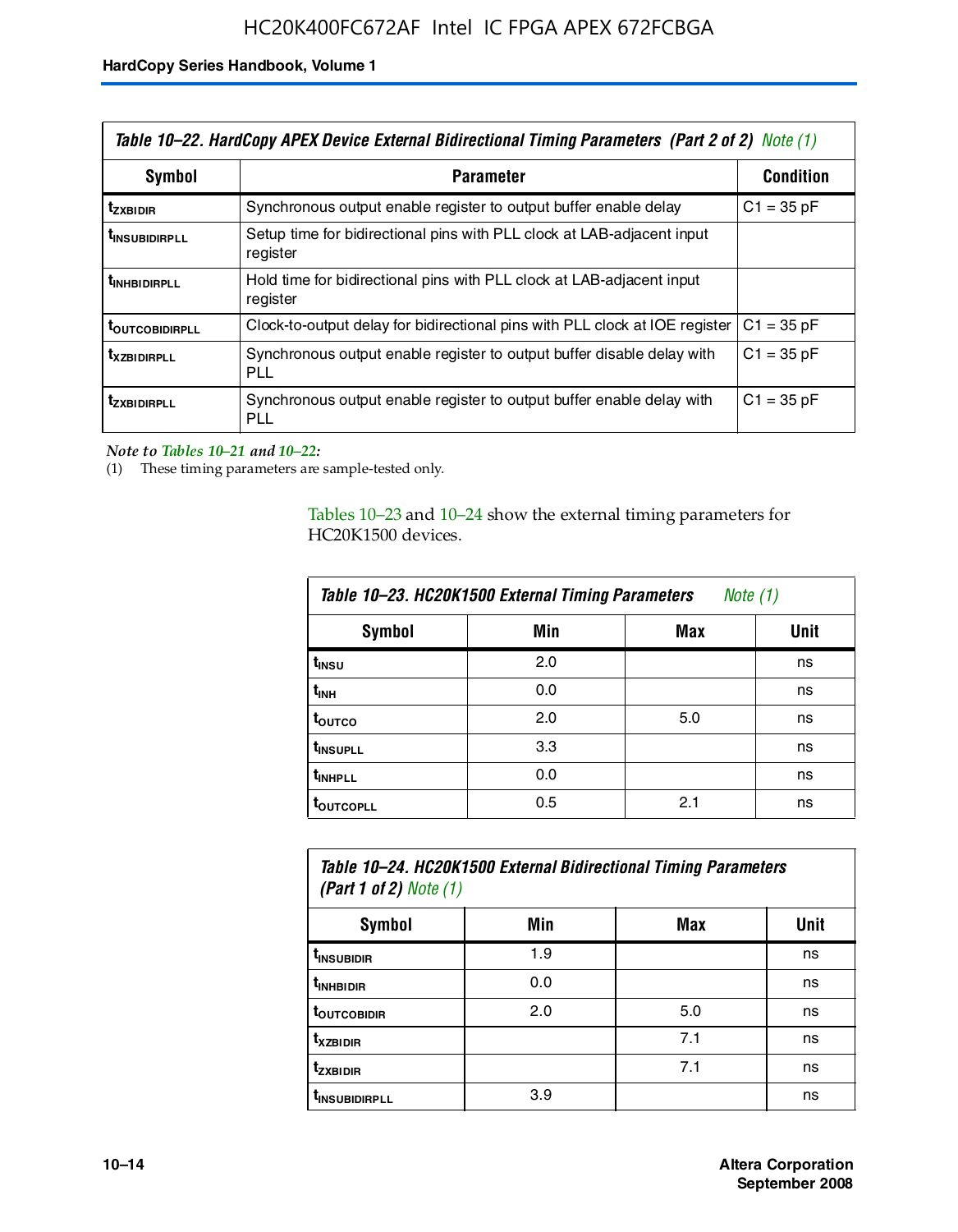| Table 10–24. HC20K1500 External Bidirectional Timing Parameters<br>(Part 2 of 2) Note $(1)$ |     |     |      |
|---------------------------------------------------------------------------------------------|-----|-----|------|
| Symbol                                                                                      | Min | Max | Unit |
| <b><i>UNHBIDIRPLL</i></b>                                                                   | 0.0 |     | ns   |
| <b><i>LOUTCOBIDIRPLL</i></b>                                                                | 0.5 | 2.1 | ns   |
| <b>T</b> XZBIDIRPLL                                                                         |     | 4.2 | ns   |
| Izxridirpi i                                                                                |     | 4.2 | ns   |

*Note to Tables 10–23 and 10–24:*

(1) Timing information is preliminary. Final timing information will be available in a future version of this data sheet.

**Document Revision History**

Table 10–25 shows the revision history for this chapter.

| Table 10–25. Document Revision History |                                                                                     |                           |  |
|----------------------------------------|-------------------------------------------------------------------------------------|---------------------------|--|
| <b>Date and Document</b><br>Version    | <b>Changes Made</b>                                                                 | <b>Summary of Changes</b> |  |
| September 2008,<br>v2.3                | Updated chapter number and metadata.                                                |                           |  |
| June 2007, v2.2                        | Minor text edits.                                                                   |                           |  |
| December 2006<br>v2.1                  | Updated revision history.                                                           |                           |  |
| <b>March 2006</b>                      | Formerly chapter 12; no content change.                                             |                           |  |
| January 2005<br>v2.0                   | Update device names and other minor textual changes.                                |                           |  |
| June 2003<br>v1.0                      | Initial release of <i>Operating Conditions</i> , in the HardCopy<br>Device Handbook |                           |  |